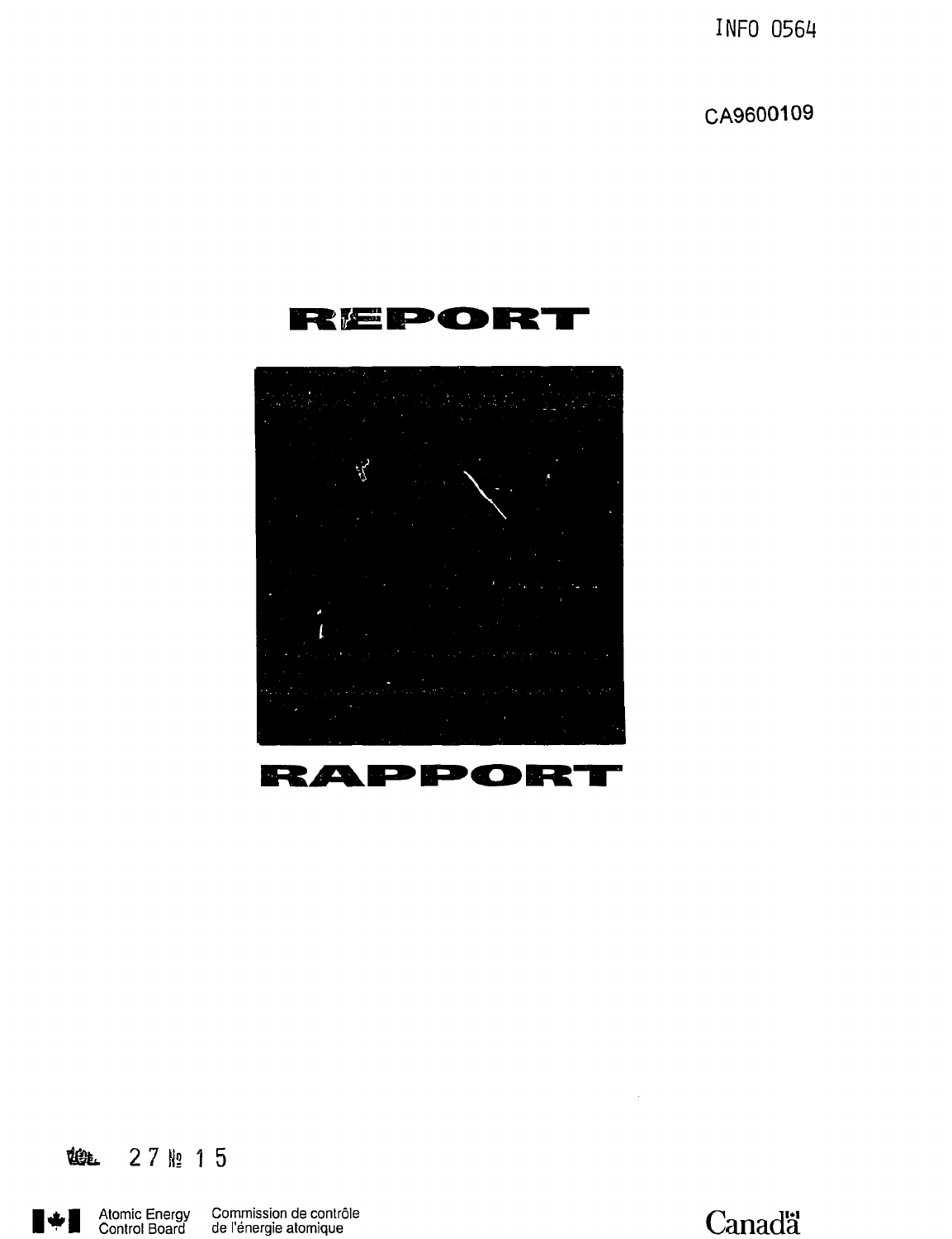INFO-0564





**AECB Staff Annual Assessment of the Point Lepreau Nuclear Generating Station for the Year 1994**

> Atomic Energy Control Board Ottawa, Canada

> > June 1995



Commission de contrôle

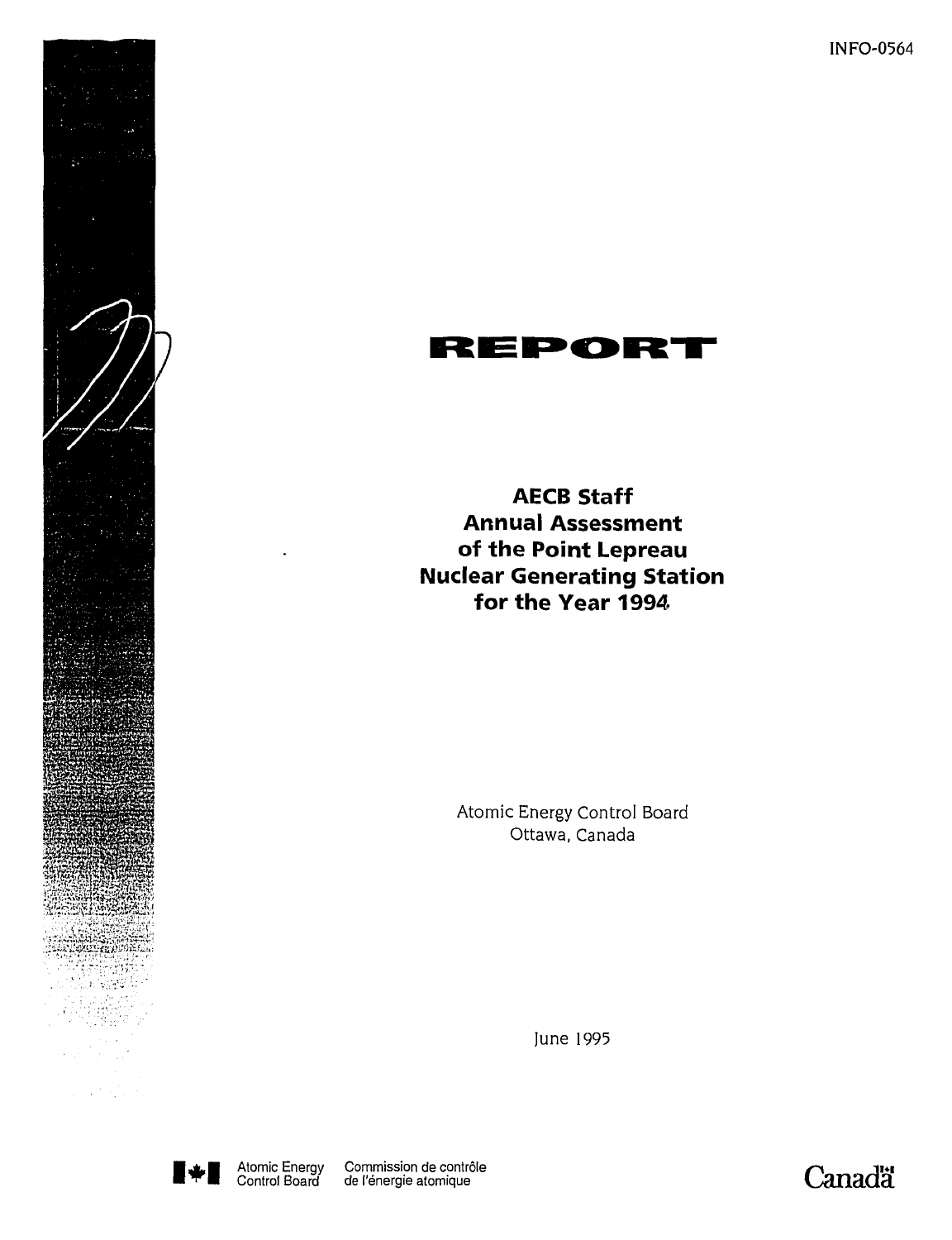The Atomic Energy Control Board is the independent federal agency that controls all nuclear activities in Canada. Our mission is to ensure that the use of nuclear energy in Canada does not pose undue risk to health, safety, security and the environment.

A major use of nuclear energy in Canada is electricity production. We have an office at every nuclear generating station, and we monitor the stations on a day-to-day basis. Specialists in our Ottawa head office work with the on-site staff to accomplish our mission.

We assess every station's performance against legal requirements, including the conditions in the Operating Licence we issue. To do this, we review all aspects of a station's operation and management, and we inspect each station.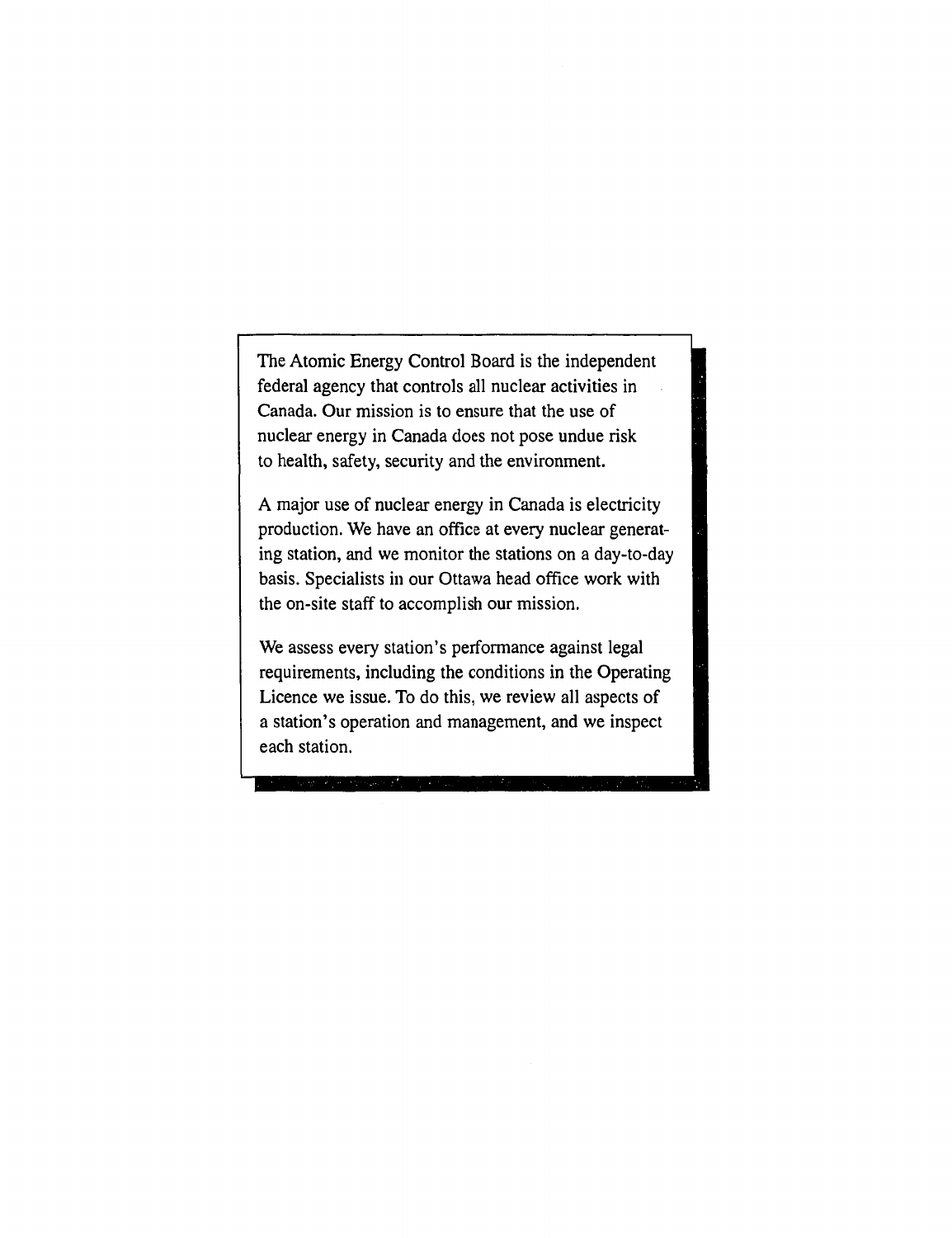### **SUMMARY**

This report is the Atomic Energy Control Board assessment of safety at Point Lepreau Generating Station for 1994. Our on-site Project Officers, and Ottawa based specialists monitored the station throughout the year.

The station operated safely during 1994. Performance of the special safety systems was very good, and NB Power made important progress improving the safety management of these systems.

NB Power staff failed to comply with the conditions of our Operating Licence seven times during 1994. This is an improvement from last year, but the number of compliance problems is still too high. NB Power introduced safety culture training for its staff last year. We are optimistic that this will help to improve compliance.

The station fully met our radiation safety requirements during the year. Releases of radioactive material to the environment are well below the limits we set. Radiation exposures to workers are being well controlled, and we believe that NB Power is maintaining these exposures 'As Low As Reasonably Achievable' for this reactor type.

NB Power appointed a new station manager, a new production manager and a new station health physicist last year. The management team is actively involved in the establishment of safety culture at the station. Although budgets are tight, we do not believe these limitations are affecting the safety management of the station.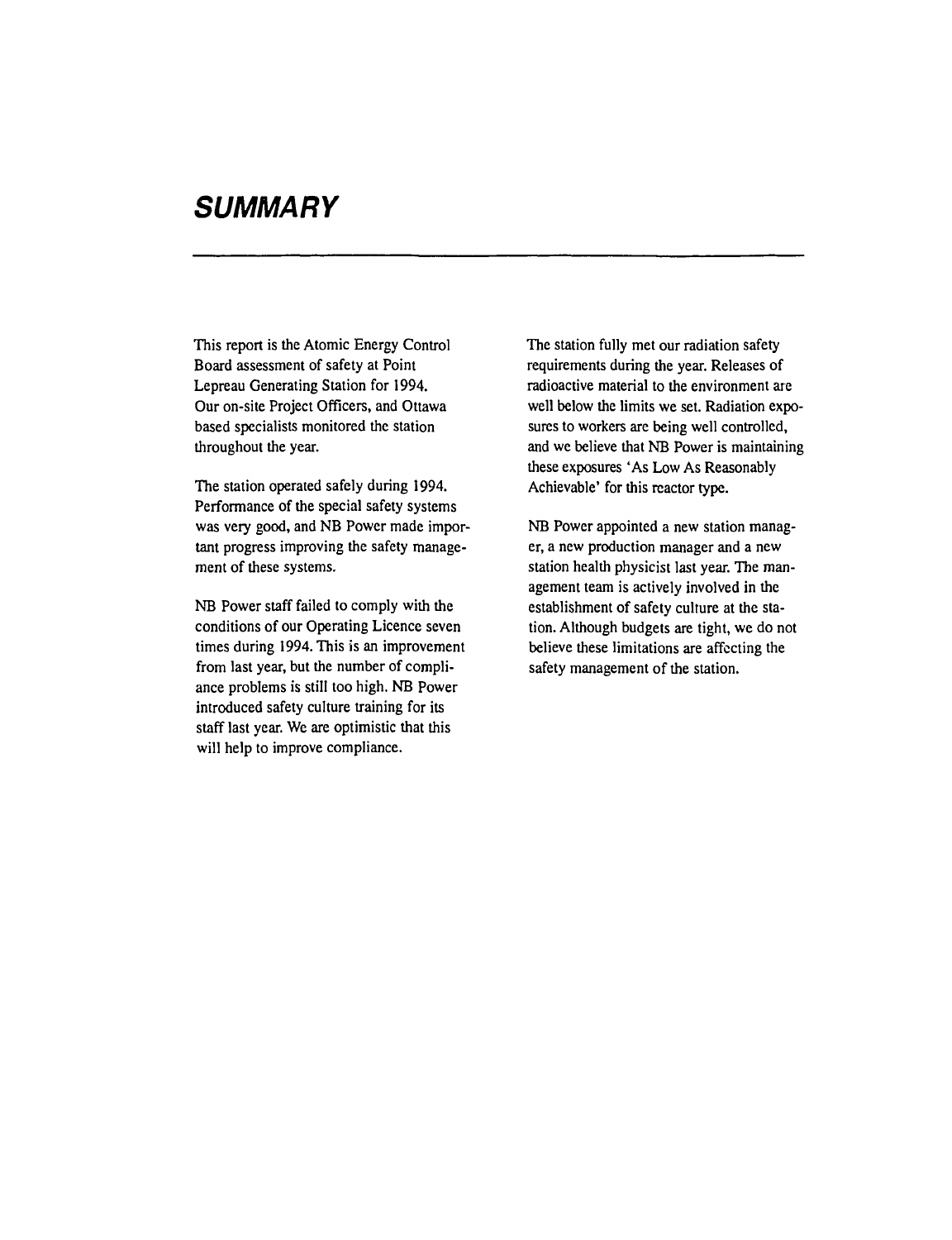## **TABLE OF CONTENTS**

### **SUMMARY**

 $\ddot{\phantom{a}}$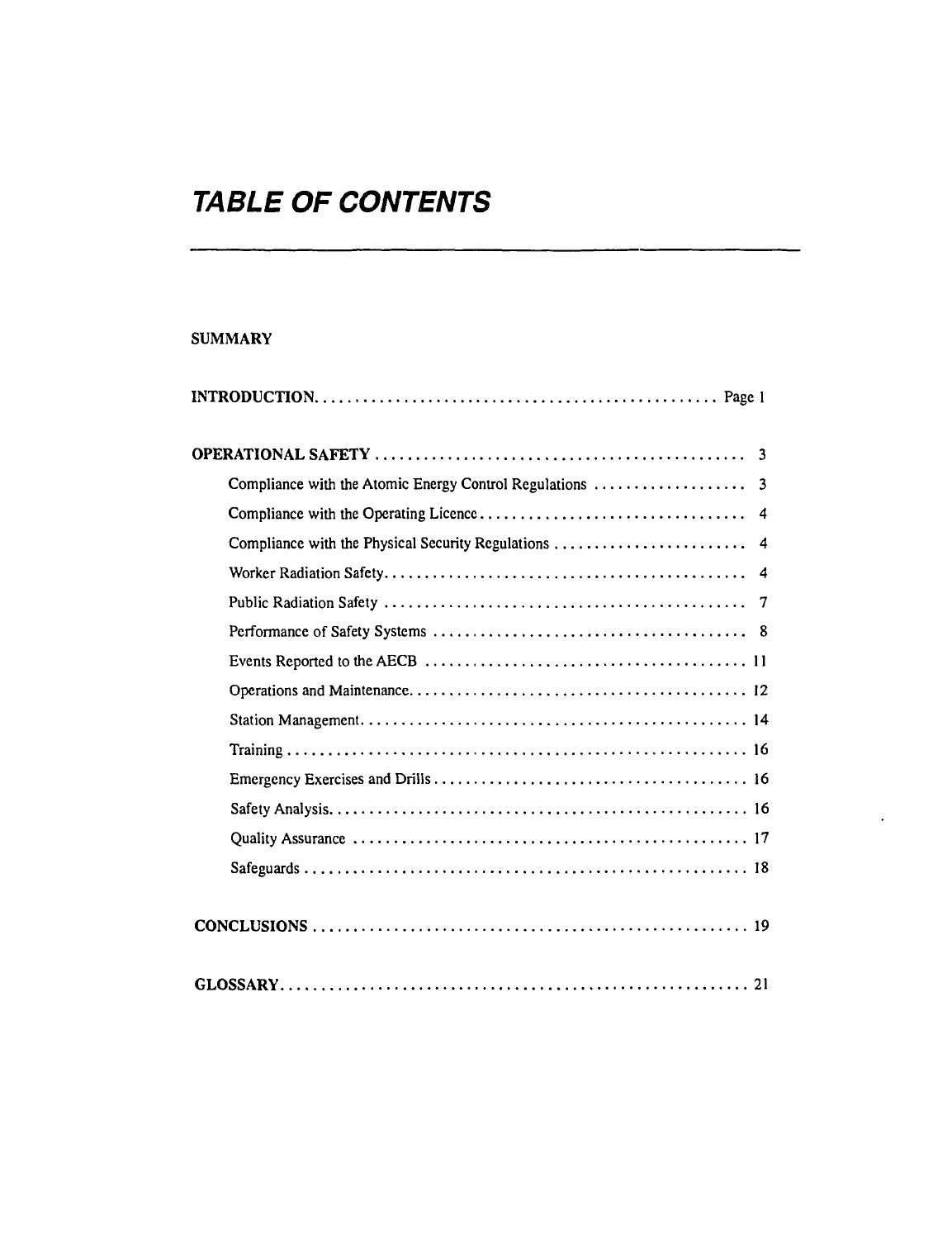### **INTRODUCTION**

Point Lepreau is a single reactor nuclear generating station of the *CANDU* 60OMW design. It is located on the shore of the Bay of Fundy, near Saint John, New Brunswick.

This report is the Atomic Energy Control Board assessment of the safety of the operation of the Point Lepreau Nuclear Generating Station. It has been compiled by AECB staff at the Point Lepreau site, and in our head office in Ottawa. We have based our review on our own observations, and on information submitted to us by NB Power.

Throughout this report, we have included tables with more detailed information on specific topics. These tables also give a detailed breakdown of our assessment of NB Power's safety performance. Although we use similar terms to describe safety performance for each of the nuclear generating stations in Canada, many of them have different contexts. Readers should be aware that direct comparison between stations is difficult, and often not appropriate.

The nuclear industry uses many technical terms in its day-to-day activities. To help our readers, we have provided a glossary of the technical terms used in this report. We have also *italicised* glossary terms the first time they appear in the report.

At our head office in Ottawa, the public can consult documents relevant to the licensing of nuclear facilities. Our public library also contains an important collection of documents, available on request. Apart from the AECB Annual Report, we publish research reports, communiques, information bulletins, notices and pamphlets. Our address is: 280 Slater Street, Ottawa, Ontario. Written requests for information should be mailed to: Atomic Energy Control Board, Office of Public Information, P.O.Box 1046, Ottawa, Ontario KIP 5S9, Canada. We can also be reached by telephone at 613-995- 5894 or 1-800-668-5284.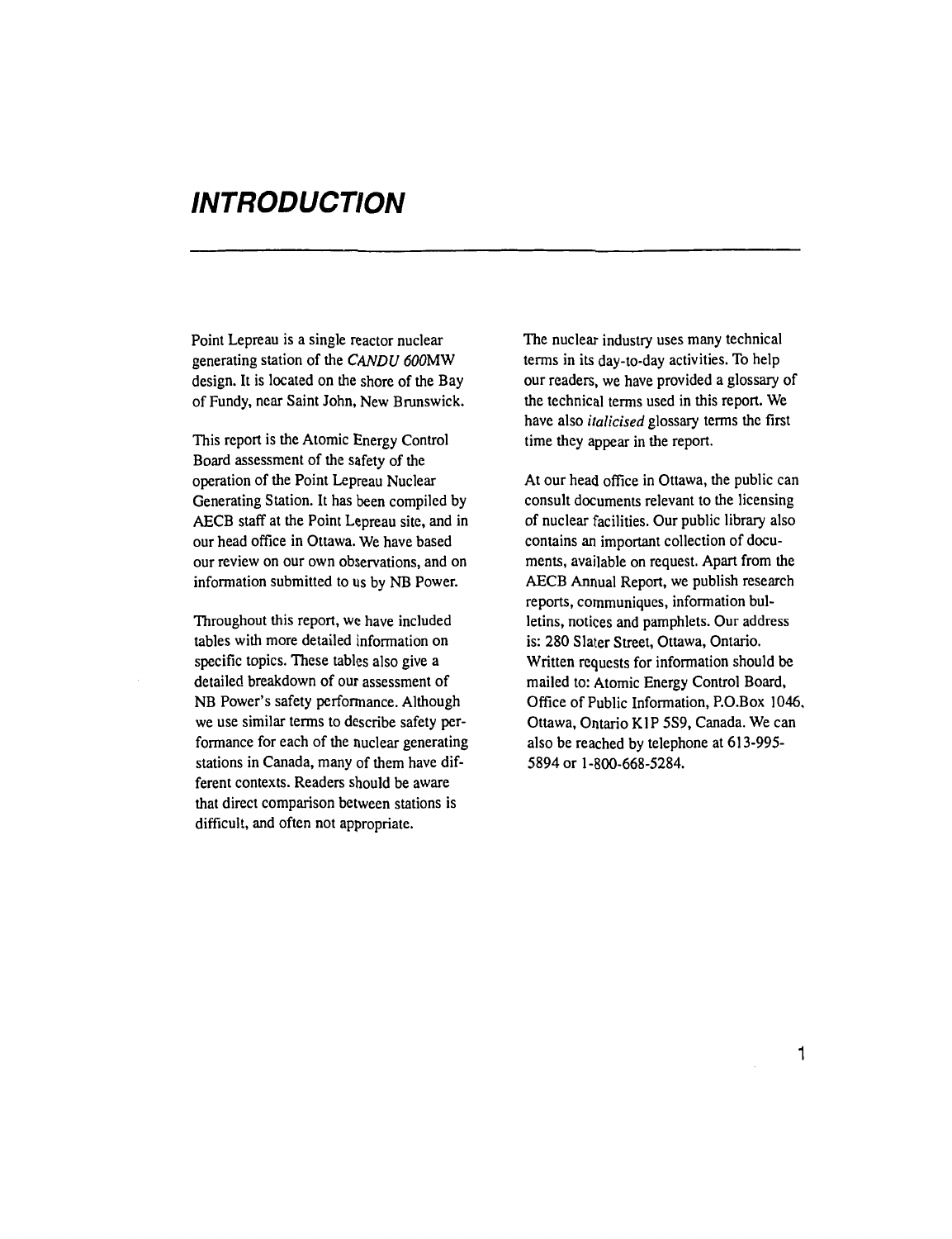### **OPERATIONAL SAFETY**

#### **COMPLIANCE WITH THE ATOMIC ENERGY CONTROL REGULATIONS**

We require NB Power to operate Point Lepreau Generating Station according to the legal requirements governing the nuclear industry. These requirements come from the *Atomic Energy Control Act* and regulations made under the Act. The regulations directly applying to Point Lepreau are the *Atomic Energy Control Regulations,* the *Physical Security Regulations,* the Transport Packaging of Radioactive Materials Regulations and the Cost Recovery Fees Regulations.

The Atomic Energy Control Regulations contain rules to ensure the safety of nuclear activities. NB Power met all the requirements of the Atomic Energy Control Regulations during the year, except for one problem. This compliance problem concerned the shipment off site of fuel packaging containing bags of low-level radioactive waste. This shipment did not comply with the Transport Packaging of Radioactive Materials Regulations, and consequently, the Atomic Energy Control Regulations. We are satisfied that this incident caused no risk to the public, and NB Power has taken action to prevent similar incidents in the future. We have included a more detailed description of the event later in this report.

*2/* **3**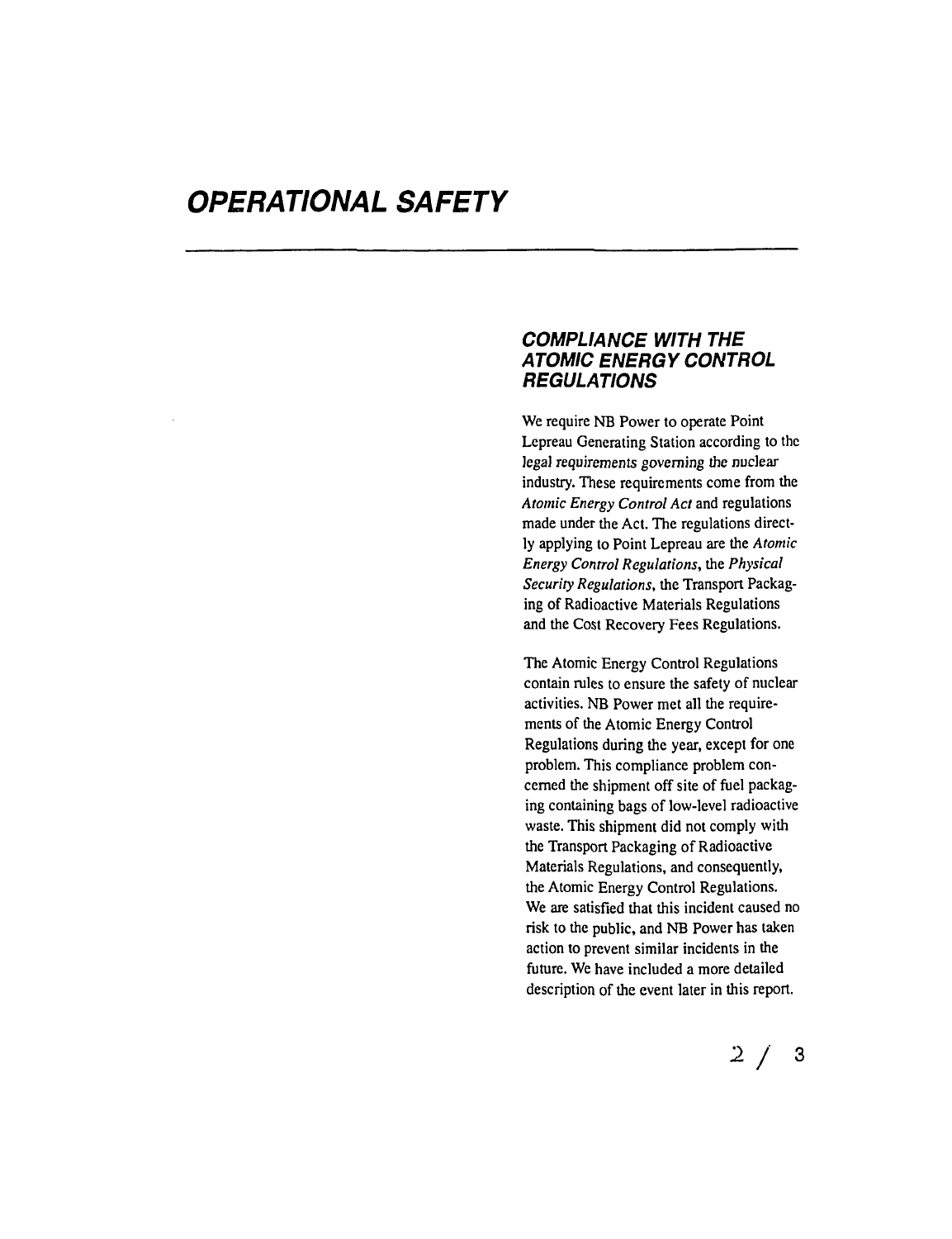#### **COMPLIANCE WITH THE OPERATING LICENCE**

The Operating Licence we issue to NB Power contains conditions that they must observe. In 1994, there were seven instances where NB Power did not comply with the conditions of this licence. This is an improvement, compared with the 10 non-compliances we observed last year. But, we believe that significant further improvement is necessary.

Of the seven events involving noncompliance, three affected safety or safetyrelated systems. The rest involved radiation control failures. We have included a description of these events in the appropriate sections of this report. None of these incidents was deliberate. However, NB Power staff could have avoided all these compliance problems with due care. On the positive side, NB Power is now delivering a safety awareness course to plant staff. We believe this training will be an important factor in avoiding such events in the future.

The accompanying figure shows the history of compliance problems at Point Lepreau. This information is difficult to interpret, since the willingness of NB Power staff to find and report safety problems is an indicator of an active and effective *safety culture.* There is also a considerable variation in the number of such events year to year. We will need to monitor the situation closely for several years before concluding that the required improvement has occurred.



#### **COMPLIANCE WITH THE PHYSICAL SECURITY REGULATIONS**

The *Physical Security Regulations* define the security measures that NB Power must maintain at Point Lepreau. During the past year NB Power continued to comply with the Physical Security Regulations.

In June 1994, we assessed NB Power's security arrangements at Point Lepreau. Our assessment found administrative and technical areas in their security operations requiring attention. NB Power's response to these issues has been very slow.

#### **WORKER RADIATION SAFETY**

During the year, radiation control in the station was satisfactory. No worker received a radiation *dose* greater than the legal limit of fifty *millisievert* (mSv). We believe that worker radiation exposures are *As Low As*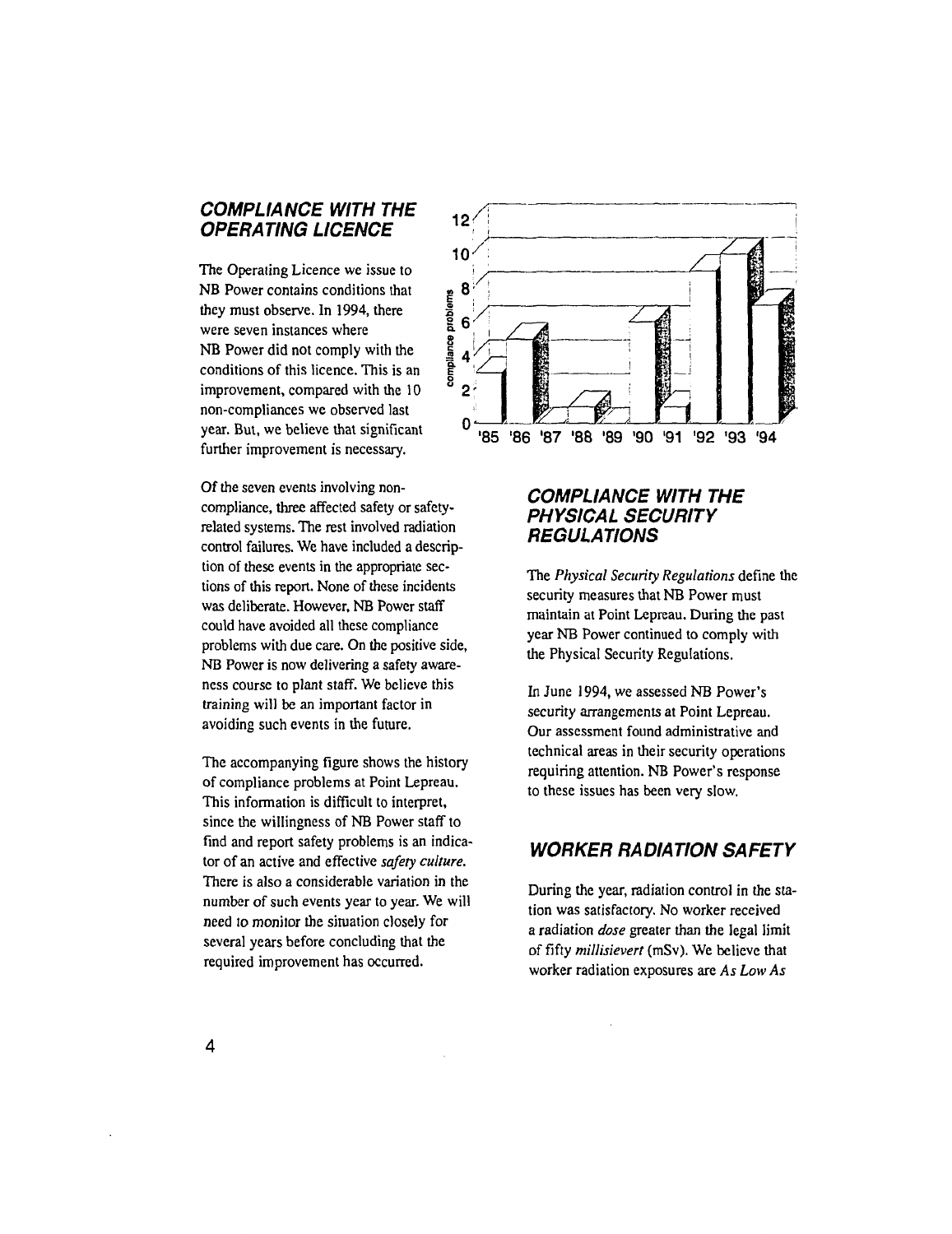| Worker Radiation Safety                      | 994 | Assessment |
|----------------------------------------------|-----|------------|
| Total whole body dose (person-mSv)           | 973 | Acceptable |
| Number of exposures greater than legal limit | O   | Acceptable |
|                                              |     |            |

*Reasonably Achievable* for this type of reactor, and that NB Power is actively seeking ways to further control and minimise worker radiation exposure.

The highest exposure that any individual received at the station during 1994 was 15.7 mSv. The total *whole body radiation dose* that station workers received during 1994 was 972.5 person-mSv. *Tritium* caused about one quarter of this total dose. The figures in this section show the distribution of worker dose, and the history of worker exposure for the last five years.



1990 1991 1992 1993 1994

person-mSv

Ō

The distribution of worker dose shows that NB Power's programs are effective in keeping exposures well below our annual limit of 50 mSv. The worker collective exposure varies from year to year, depending

largely on the type of work required during the station's annual maintenance outage. Therefore, we find it difficult to draw conclusions from this data. However, the five year average of collective exposure for Point Lepreau is comparable with the five year average of the 9 similar Canadian reactors: Gentilly-2, Pickering A, and Pickering B.

NB Power has improved their dosimetry program by providing *Personal Alarming Dosimeters* to personnel involved in radiation work. The new meters improve dose accounting and control. Because they

> interface directly with dose records, a worker's dose status can be determined immediately. This allows better control of exposure, and permits dose information to be used to control access to a radiation area.

In 1994, NB Power started to plan the worker doses for work during the 1995 maintenance outage. As part of this planning NB Power has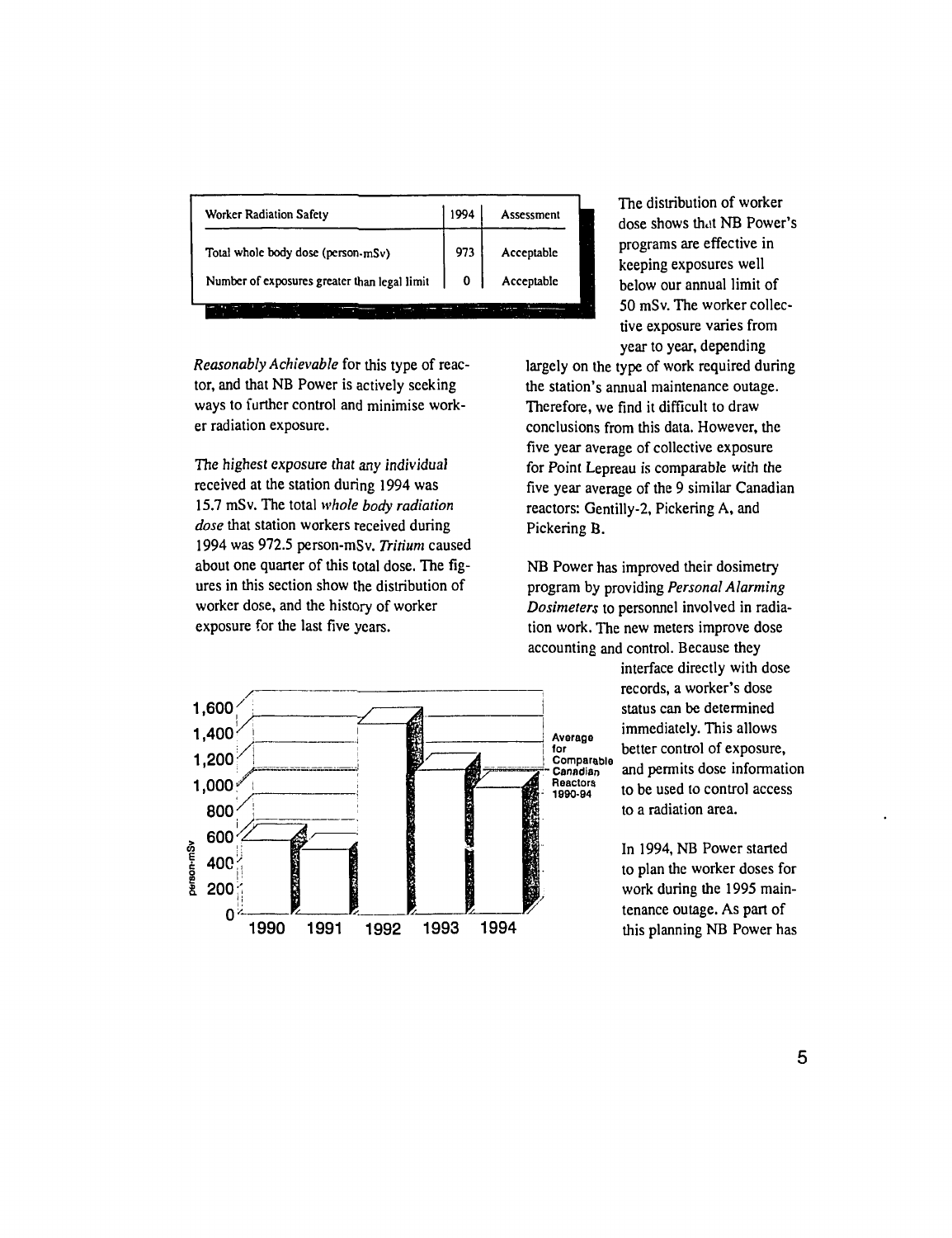

set an overall goal for worker radiation exposure. They will review every activity planned to ensure that they have properly considered the expected exposures. NB Power has not yet committed to extending this approach to future outages, or routine radiation work. We believe radiation dose planning can be very important in minimizing personnel dose. We will be discussing this topic further with NB Power.

During the year, NB Power reported four radiation control incidents that represent non-compliances with the Operating Licence. In one incident, NB Power staff shipped six *pressure transmitters* off site to a testing laboratory. When the transmitters were returned to Point Lepreau, station staff rechecked them and found that they had trace *contamination* inside. A survey of the testing laboratory found minute traces of contamination which may have come from these transmitters. However, no one received any measurable radiation exposure as a result of this event.

The review of the event showed that NB Power staff had released the transmitters with an Unconditional Release Permit. This permit should guarantee that material leaving the station is free from contamination. Releasing the contaminated transmitters in this way did not comply with NB Power's own Radiation Protection Regulations. Our Operating Licence requires NB Power to comply with these Radiation Protection Regulations.

In December, NB Power returned a load of empty fuel packaging to the fuel supplier for recycling. The supplier found 10 radioactive waste bags in the boxes. Two of the bags contained radioactive material greater than permitted by the AECB Transport Packaging of Radioactive Material Regulations. The bags were all intact and had no external contamination. No member of the public received a radiation exposure from this event. Before the recycling program started, NB Power burned this type of packaging at the on-site dump. Therefore there was a possibility that a similar incident could have occurred in the past without being detected. Analysis of ash samples from the dump showed no evidence of radioactivity from the burning of radioactive waste. We have accepted NB Power's conclusion that it is very unlikely that they ever burned undetected radioactive waste inside packaging.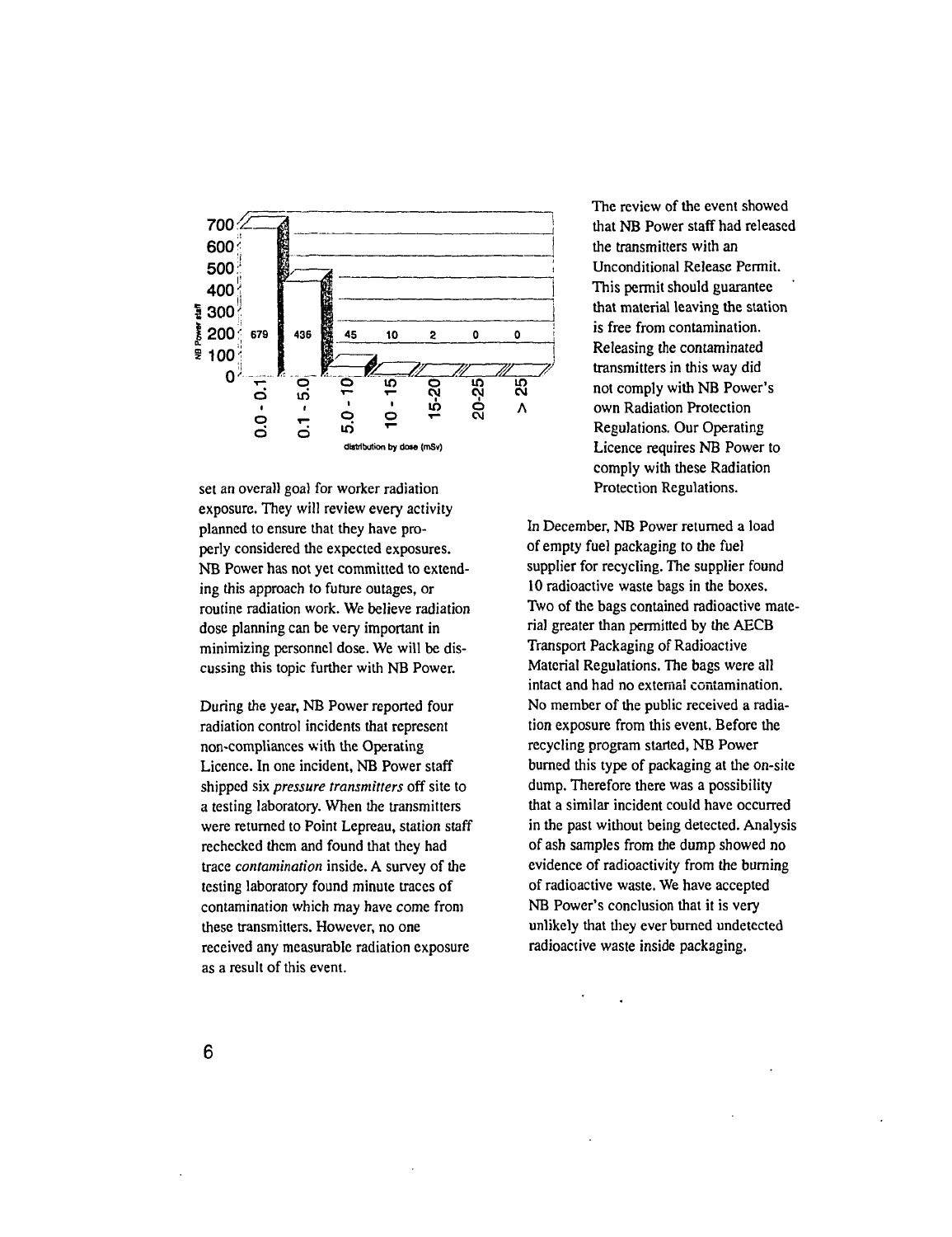This incident, and the incident with the pressure transmitters, showed that there were deficiencies in NB Power's procedures for material leaving the station. Because station staff often limited radiation surveys to the outside of material or equipment, low-level activity inside could sometimes escape detection. NB Power now requires proper internal examination of material leaving the radiation area.

In November, a ventilation problem caused incorrect air movement between the *upgrader* and the service building. The station's *Operating Policies and Principles* require the ventilation systems to maintain air flow from zones with a low probability of contamination towards zones with a higher probability of contamination. Air flow reversal occurred because NB Power staff conducted maintenance on electrical equipment without realising that their electrical isolations would affect ventilation fan motors. The flow reversal lasted for about 11 hours. This event caused no measurable radiation dose to station staff.

During maintenance of a *moderator* pump, a maintainer wetted his hand with *heavy water* which had a high concentration of *tritium.* The maintainer received only a small dose (0.2 mSv) during this incident. The maintainer did not appreciate the hazards associated with this work, and did not follow the station's Radiation Protection Regulations.

#### **PUBLIC RADIATION SAFETY**

NB Power's control of radioactive material in effluents from the station was satisfactory during **the** year. The amounts of radioactive material released represented less than 0.05% of the 5 mSv annual limit we set for members of the public. The only radionuclide from the station found by the environmental monitoring program was trace amounts of tritium in the air.

In the following paragraphs we discuss radiation releases from the station in terms of the *Derived Emission Limit* or DEL. The Derived Emission Limit is a calculated annual limit that is specific to each reactor site. The DEL defines the amount of radioactive material release that could result in a radiation exposure of five millisieverts to a member of the public. The station operates to a target of one percent of these limits. NB Power reports liquid releases to us on a monthly basis, with the releases compared against a monthly limit which is one twelfth of the annual DEL. Similarly airborne releases are compared against a weekly limit.

| Airborne Releases |                       | 1994  | Assessment |
|-------------------|-----------------------|-------|------------|
| Tritium           | No. Weeks $> 1\%$ DEL | 0     | Acceptable |
|                   | Average %DEL          | 0.040 | Acceptable |
| Noble gas         | No. Weeks > 1%DEL     | 0     | Acceptable |
|                   | Average %DEL          | 0.001 | Acceptable |
| lodine 131        | No. Weeks > 1%DEL     | 0     | Acceptable |
|                   | Average %DEL          | 0.001 | Acceptable |
| Particulate       | No. Weeks > 1%DEL     | 0     | Acceptable |
|                   | Average %DEL          | 0     | Acceptable |

 $\overline{7}$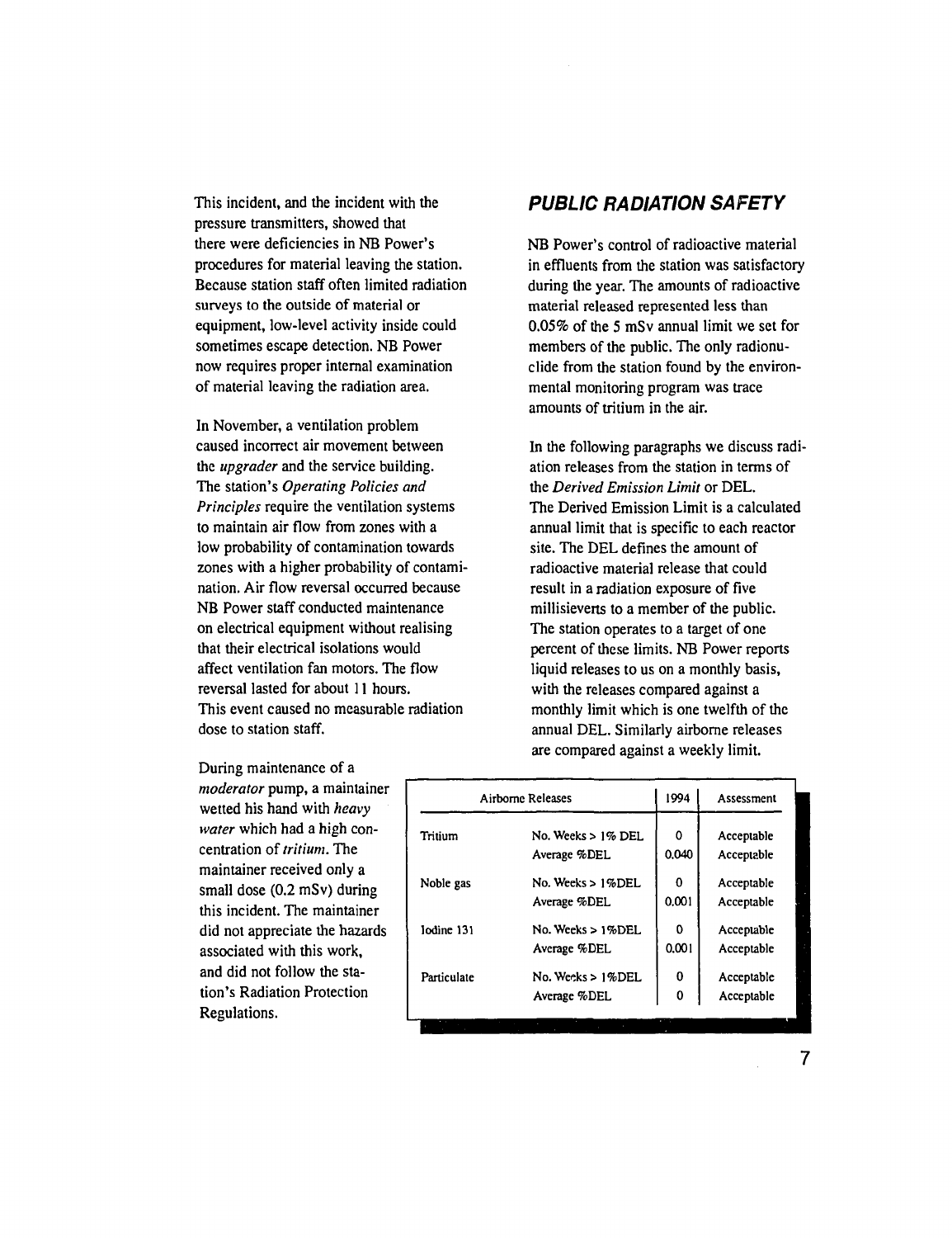|                    | 1994                   |            |
|--------------------|------------------------|------------|
| No. Months > 1%DEL | 0                      | Acceptable |
| Average %DEL       | 0.001                  | Acceptable |
| No. Months > 1%DEL | 0                      | Acceptable |
| Average %DEL       | 0.006                  | Acceptable |
|                    | <b>Liquid Releases</b> |            |

For comparison, the annual natural background radiation measured in the Lepreau area averages about 0.7 mSv. Members of the public also receive radiation exposure from naturally occurring Potassium-40 in the body and from Radon. The total

Radioactive material in airborne effluents from the station averaged 0.04% of the DEL. This corresponds to an exposure to the public of 0.002 mSv. Most of the released gaseous activity is tritium. Radioactive material in liquid effluents from the station was 0.006% of the DEL in 1994. This corresponds to a radiation dose no greater than 0.0003 mSv to any member of the public. These figures do not include measurements for *Carbon-14.* NB Power has proposed a revised DEL for this isotope, which we have not yet accepted. We estimate that Carbon-14 contributed less than 0.0001 mSv to any member of the public. These figures are very similar to the levels of radioactive material released in 1993.

| Public Exposure            | 1994          | Assessment |
|----------------------------|---------------|------------|
| Average boundary dose rate |               |            |
| from plant emissions       | $0.002$ mSv/Y | Acceptable |
| Average tritium in air at  |               |            |
| station boundary           | 3.0 Bq/m3     | Acceptable |

of these naturally occurring radiation exposures averages about 1.5 mSv per year.

#### **PERFORMANCE OF SAFETY SYSTEMS**

In 1994, the *Special Safety Systems* performed very well. All four were well within the target we set for availability of special safety systems. NB Power staff failed to observe the requirements of the Operating Licence affecting the safety systems on three occasions, which is a significant improvement over last year.

NB Power continued to make good progress in improving its approach to special safety

> system operation and maintenance. They have significantly upgraded reliability analysis and its use, and they have improved maintenance scheduling. NB Power's review of allowable operating limits for the four special safety systems is continuing. This review is

already making important contributions to station safety, and makes NB Power the industry leader in this area.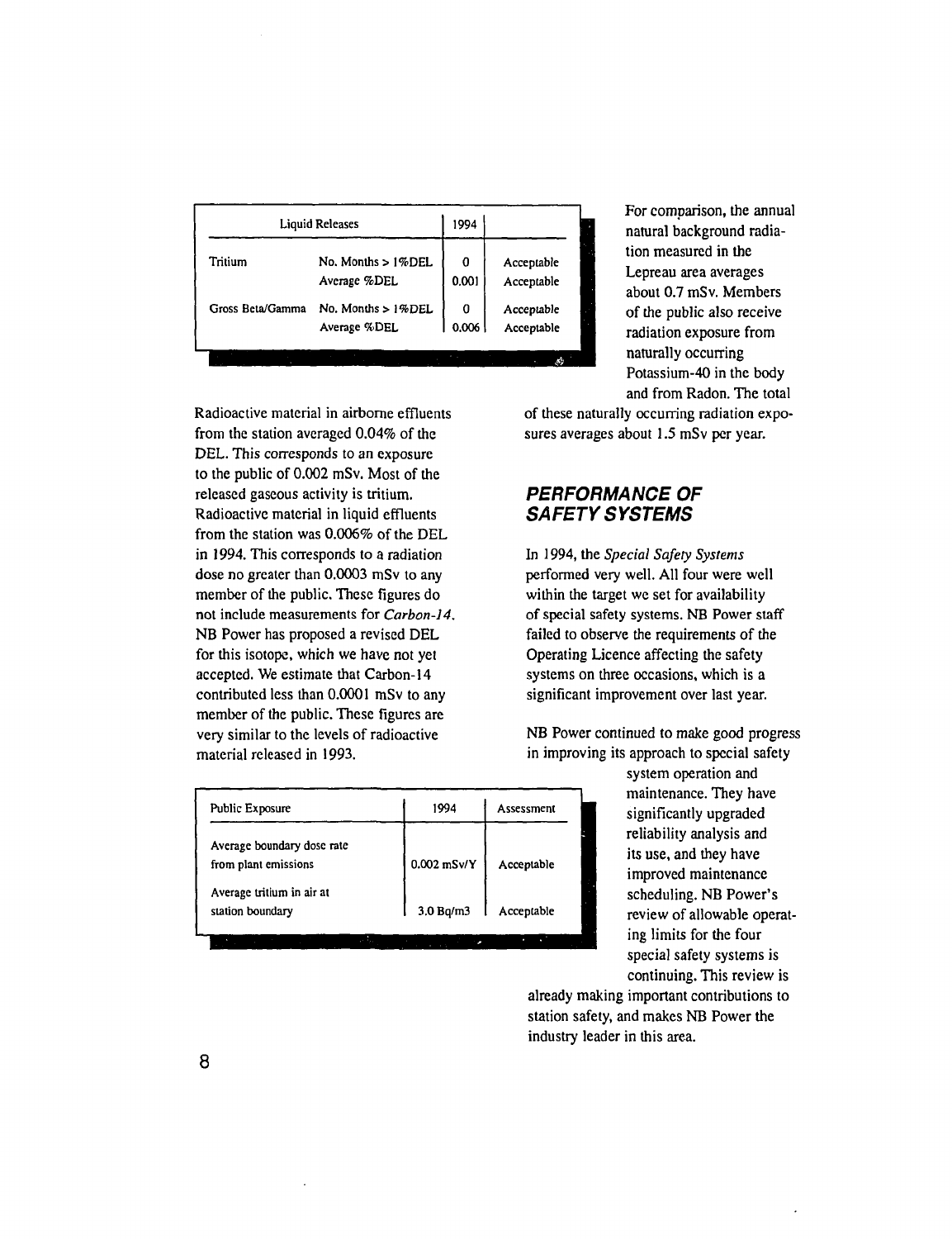In our report last year, we said that there were too many *jumpers* on special safety systems. NB Power did reduce the number of jumpers in 1994. But we consider NB Power should reduce the number of safety system jumpers further.

We require each of the Special Safety Systems to be available at least 99.9% of the time. To meet our requirement, the time for which a special safety system does not fully meet its performance specifications must be limited to 8.8 hours a year. The total period of time during the year that a system does not fully meet its requirements is called the unavailability of the system.

| Special Safety<br>System Unavailability <sup>1</sup> | 1994   | Predicted<br><b>Future</b> | Assessment |
|------------------------------------------------------|--------|----------------------------|------------|
| SDS1                                                 | 0 Hrs  | $2.5$ Hrs                  | Acceptable |
| SDS2                                                 | 0 Hrs  | 4.0 Hrs                    | Acceptable |
| Containment                                          | 72 Sec | 52 Hrs                     | Acceptable |
| ECI                                                  | 0 Hrs  | 17.5 Hrs                   | Acceptable |

*Shutdown System One* was fully available throughout the year. The *predicted future unavailability* of this system is 2.5 hours per year, which is well within our target. Shutdown System One operated three times during the annual outage. One of these was a planned manual trip during the annual full rod drop testing of the system. Two spurious trips also occurred. Since the reactor was in a *guaranteed shutdown state* at the time, these events did not affect safety.

*Shutdown System Two* was fully available throughout the year. The predicted future unavailability is 4.0 hours per year, which is also within our target. Shutdown System Two operated once during the year, as discussed in the 'Operations and Maintenance' section of this report.

In September, NB Power reported to us that they had discovered a design deficiency in Shutdown System Two. During an incore *Loss of Coolant Accident,* parts of the injection system could become flooded with moderator water. This leads to a concern that *water hammer* might occur when the system must operate during such

> an accident. This possibility was not considered in the system design. NB Power very quickly installed additional piping supports to prevent this type of damage. We believe that NB Power's prompt and effective response to this discovery is noteworthy, and shows a responsible approach to safety.

> In May, NB Power reported to us that they had misgiv-

ings regarding the net safety benefit of a particular step carried out in one of their routine testing procedures. This step involved closing the pressuriser isolating valves, which could impair both shutdown systems. After reviewing the situation with NB Power, we agreed to an alternative method of testing these valves.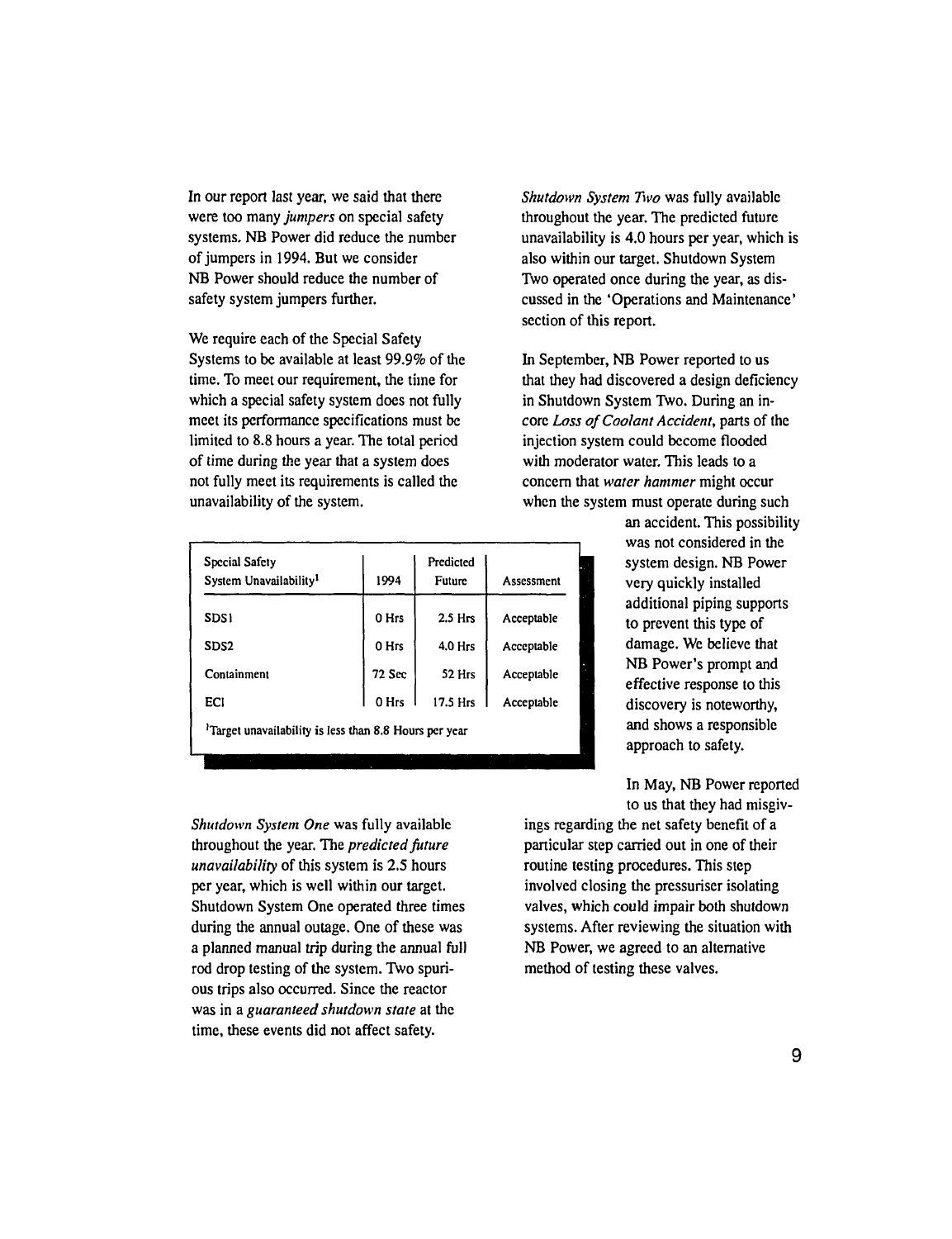The *Emergency Coolant Injection* system was fully available throughout the year. The predicted future unavailability is 17.5 hours per year, which is greater than our target of 8.8 hours per year. This is an improvement on last year's figure, and NB Power is working on further improvement. Given the good performance of this system over the past years, we are prepared to accept this situation while work continues.

In April, just before the annual shutdown, NB Power told us that operating the shutdown cooling pumps in their normal manner could impair the emergency coolant injection system. However, they wished to continue to use shutdown cooling in the normal way during the shutdown. They based this position on their belief that the emergency coolant injection system would continue to be effective. However, they were not able to produce a proper engineering assessment to support this view. We advised NB Power that we would consider operation in a condition where a special safety system was not clearly fully effective as a serious breach of the Operating Licence. NB Power changed the shutdown cooling operating procedures to ensure that emergency coolant injection system remained fully available.

In November, NB Power removed one of the two emergency coolant injection system pumps from service for maintenance. Before removing the pump from service they did not test the other pump. This failure to follow an approved work plan did not comply with Operating Policies and Principles. Both pumps were successfully test run after the

maintenance, showing that safety had not been affected during the work.

In our annual report for 1993, we said that we were not satisfied with the poor performance of the *Containment System.* We also said that NB Power was not addressing the problems in the system with sufficient urgency. In 1994, NB Power expended considerable effort working on the containment system. They are to be commended for the significant improvement achieved in the performance of the containment system over the past year.

The Containment System was momentarily unavailable twice in 1994 for a total period of 72 seconds. The predicted future unavailability is 52 hours, which is substantially above our target. It reflects poor past reliability of containment isolation valves and some *airlock* components. NB Power is changing the containment isolation valve closing times, which will improve their reliability. They are also changing the design of airlock door shaft seals, and increasing test frequencies for some containment components. We expect these changes to result in acceptable availability for containment.

In March, performance of a test caused an impairment of the Containment System for 23 seconds. Investigation of this event showed that there were problems with the process NB Power used to prepare and review test procedures. This event was a failure to comply with Operating Policies and Principles. In December, during the execution of a work plan associated with maintenance of a containment valve, the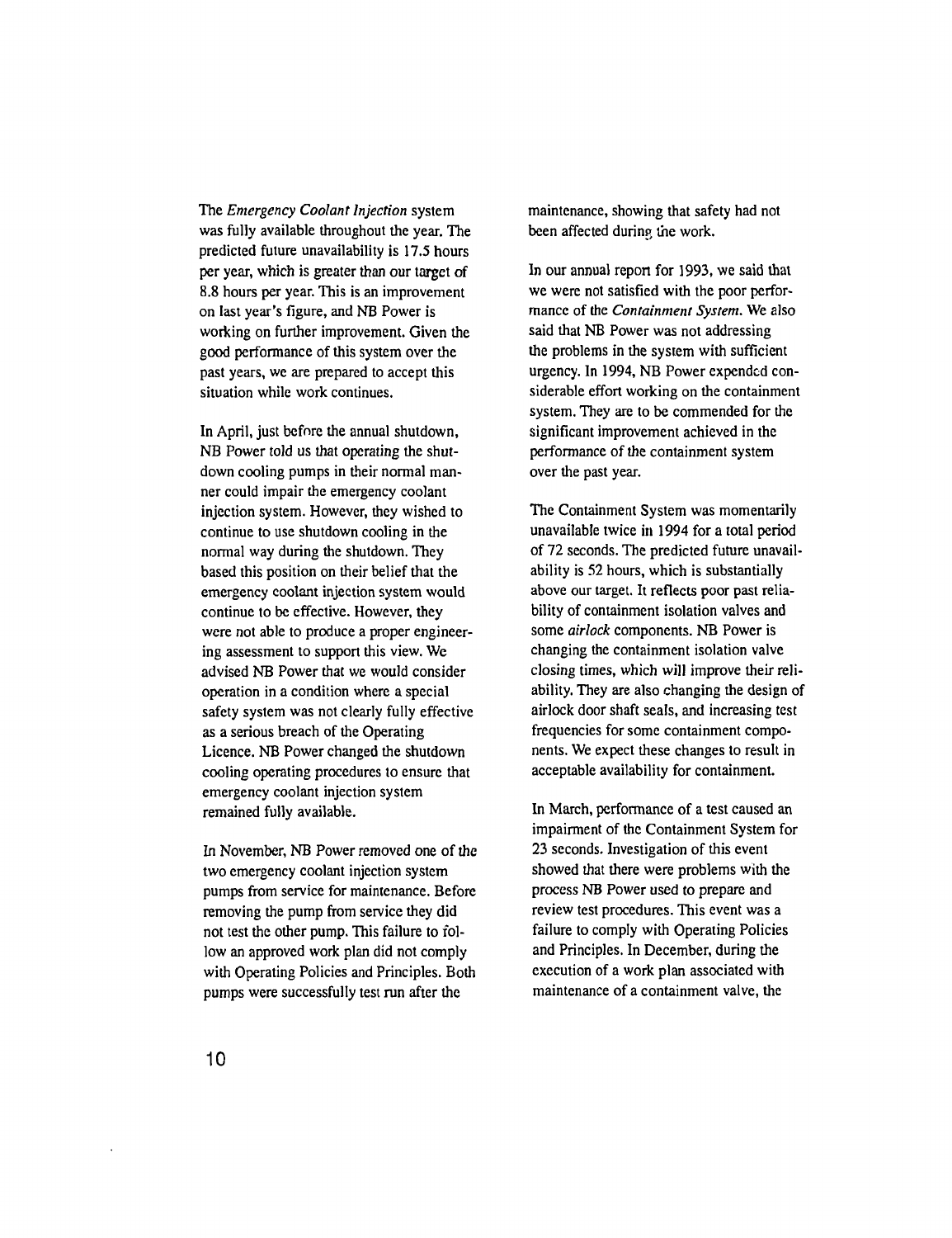*reactor building* pressure fell below minimum allowed level for about 30 seconds. The operator had not anticipated that the pressure would fall as quickly as it did, but took prompt corrective action during the event. We do not consider either of these events to have had any significant impact on safety.

NB Power completed a full pressure containment leak rate test in April 1994. The measured gross leak rate was 0.475% of contained volume per day, which is better than the target leak rate of 0.5% per day. The measured leak rate is slightly higher than that measured in the last test in 1990. NB Power believes this is because the 1994 test was shorter, allowing less time at pressure. Ds\*3 obtained after a similar time in the 1990 test are quite comparable. As there also was no evidence of deterioration of the building, we considered the test to be acceptable.

After the containment leak rate test, NB Power management formally requested a change in the frequency for containment full pressure testing. Currently we specify a three year test interval. NB Power would like to perform the next test in five years time. They claimed that the test represented

an abnormal loading condition for the building. An abnormal loading could cause tension cracking of the concrete at the inner surfaces. Our review showed that the pressure test was in fact a normal loading condition, considered in the design. For such a normal

loading condition, the reactor building design maintains compression in the concrete at the interior surface. This means that cracking should not occur during a full pressure test. We could therefore find no technical justification for changing our required pressure test interval. NB Power has now asked us to reconsider their request. One of the reasons for their request is a concern that pressure testing could represent a safety hazard to workers involved. We are considering this request carefully.

In one other safety-related event, NB Power carried out maintenance on one of the *standby generators* without following proper procedures to ensure the availability of the other standby generator. This was a failure to observe the requirements of Operating Policies and Principles. However, in this case, we consider it had minimal impact on safety.

#### **EVENTS REPORTED TOTHEAECB**

NB Power reported 14 events to us in 1994. Event reporting was on time, and thorough. Half these events involved non-compliance with the conditions of the Station's

| Events                         | 1994 | Assessment        |
|--------------------------------|------|-------------------|
| Number of events reported      |      |                   |
| to the AECB                    | 14   | Needs Improvement |
| Number of non-compliances with |      |                   |
| OP&P and licence conditions    |      | Needs Improvement |
| Number of fires                | 0    | Acceptable        |
| $\overline{a}$                 |      |                   |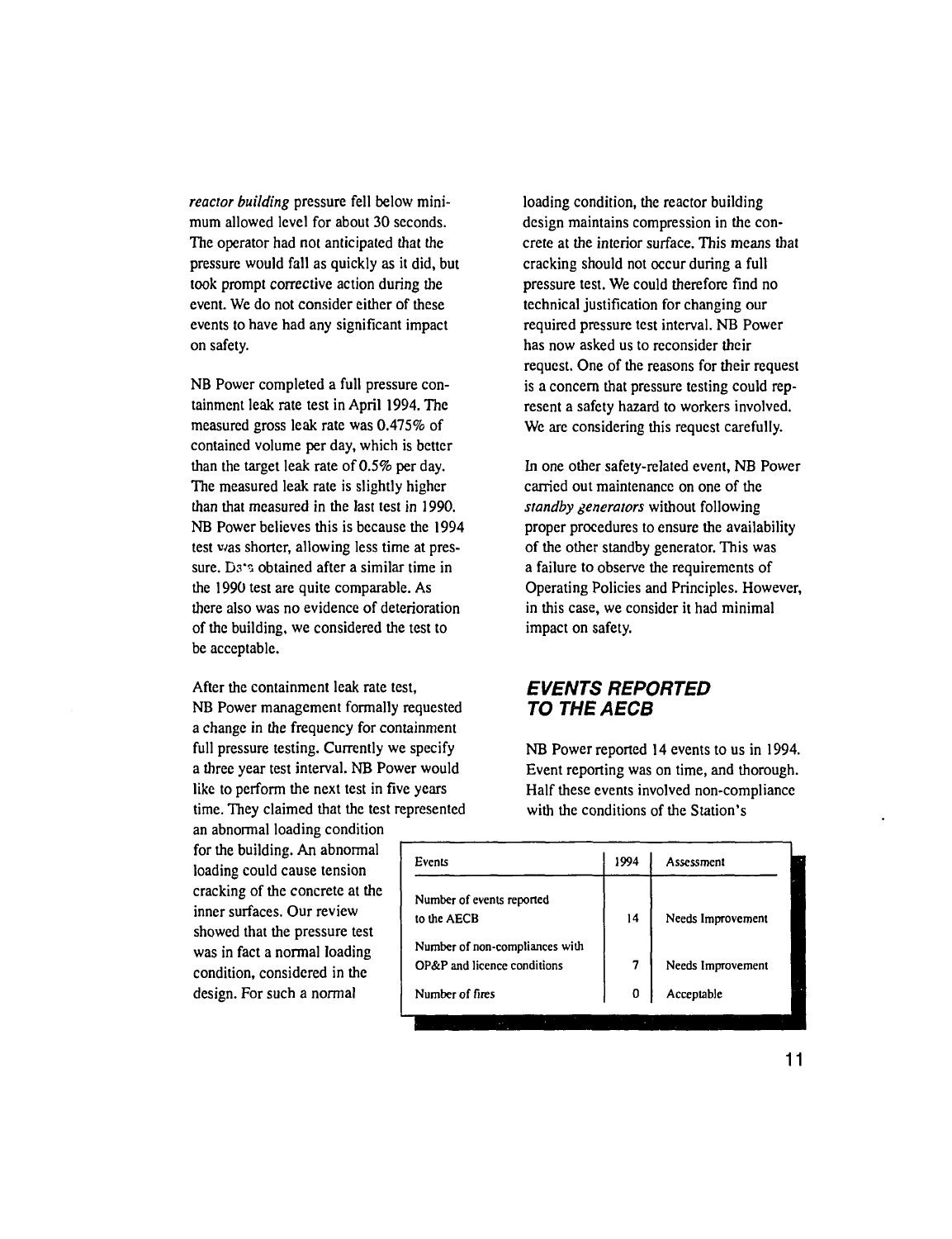

Operating Licence. Personnel error was an important factor in all licence infractions. The number of reportable events was a significant reduction, compared with the 25 events NB Power reported to us in 1993. Each of the events is described in the appropriate sections of this report.

NB Power does not yet meet our expectations for the evaluation process used to assess human performance and the root causes of events. However, recent discussions with NB Power staff indicate that they may be prepared to explore more advanced techniques. We will be continuing our discussions with them, to ensure that they adopt a fully effective event evaluation process.

NB Power started training staff in safety culture in November of 1994. We believe that the reinforcement of safety awareness resulting from this course should be a key factor in minimising safety significant events at Point Lepreau. We have included more information on this new training course in the 'Station Management' section of this report.

#### OPERATIONS AND MAINTENANCE

The station operated well in 1994, attaining a *capacity factor* of 94%. The annual scheduled shutdown took place in April, and lasted nine days. The reactor was also shut down for ten days for repair of a tube leak in *boiler* 1. No *serious process failures* occurred and the reactor tripped once during operation. As part of our compliance inspection

program, we frequently tour the station carrying out system and area inspections. We found no significant problems during these inspections in 1994.

Before the annual outage, NB Power conducted a detailed physical survey of the positions of the main steam lines at full power hot conditions. They repeated the survey during the shutdown when the steam lines were cold. The results showed that the thermal movement of the lines did not match the stress analysis code predictions. NB Power attributed the difference to errors in alignment during construction, or to load applied by improperly installed pipewhip restraint cables. NB Power completed non-destructive testing on the most heavily stressed components, and revised the stress analysis based on the measurements obtained in the survey. The results confirmed that the lines were fit for continued service. NB Power also confirmed that the lines continued to meet their seismic qualification requirements.

12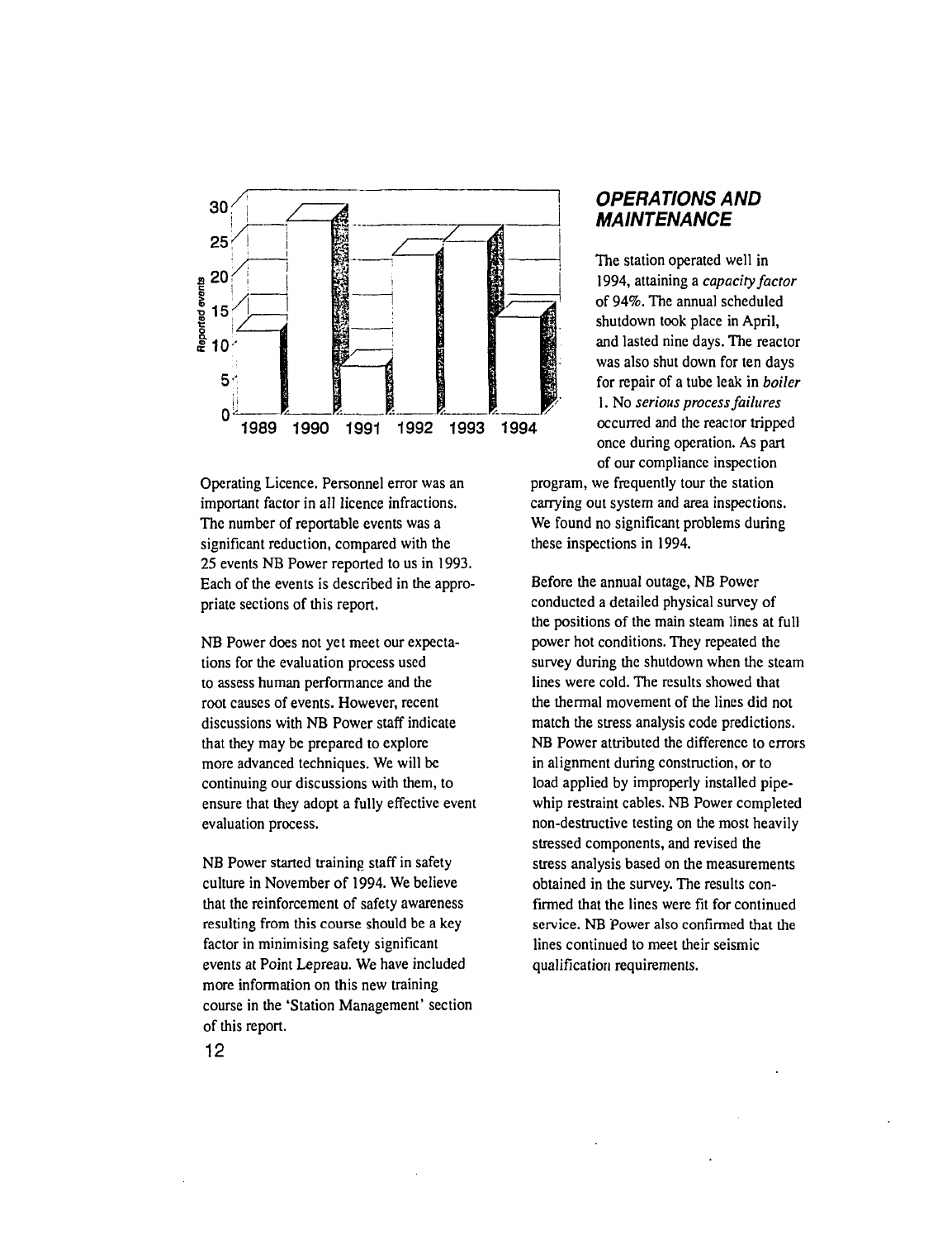During the annual outage, NB Power installed a permanent connection for the firewater supply line in the reactor building. In the past, they installed this connection at the beginning of an outage, and removed it before start-up. The change will improve NB Power's ability to respond to fires in the reactor building.

In January, during routine checks, one of the two main *control computers* stalled. Control of the reactor transferred to the other computer. When the operator returned control to the first computer after its repair, the *liquid zone control* system responded abnormally, and the computer initiated a *setback.* The operator immediately returned control of the reactor back to the standby computer, which stabilised reactor operation at 79% full power. The problem was caused by erratic behaviour of a liquid zone control system control valve, combined with a problem in the control computer program. In February, there was another plant upset, caused by the same valve. The control computer correctly responded to the problem by initiating a setback to 91.5% full power. NB Power repaired the control valve during the annual outage.

During reactor warm up after the annual outage, operators increased reactor power while the *heat transport system* pressure was close to the low pressure trip setpoint for Shutdown System Two. When power increased above the *conditioning* power level for this trip, Shutdown System Two fired. During the investigation of this event, NB Power found that the operators had not properly followed testing procedures for the heat transport low pressure trip. NB Power has told us they have taken action to impress upon staff the importance of following approved procedures.

In June, the plant was shut down for 10 days for the repair of a pinhole leak in a tube in boiler 1. (For reference, Point Lepreau has four boilers, each containing about 3,500 tubes). The tritium releases to the atmosphere from the leak were well below the allowable release limits. The resulting increased dose to the public during operation with the leak was negligible. Following inspections of the tubes in boilers 1 and 3, NB Power plugged seven other tubes which, although not leaking, did not meet the acceptance criteria for continued operation. The leak was similar to a previous leak experienced in 1992. There were similar other tube leaks in 1985 and 1987. These leaks are caused by corrosion pitting occurring in areas in the boilers where solid deposits have formed. NB Power intends to chemically clean the boilers in 1995 to complete removal of the deposits. They submitted their proposal for boiler chemical cleaning to us for approval in 1994.

NB Power has confirmed that Point Lepreau will be shutting down for a major outage in 1995, to carry out work on the pressure tubes. In a CANDU reactor, the hot pressure tubes are kept from contact with the cool *calandria* tubes by four spacers, called garter springs. In the Lepreau reactor, many of these spacers are not located properly, allowing contact to develop between a pressure tube and its calandria tube as the reactor ages.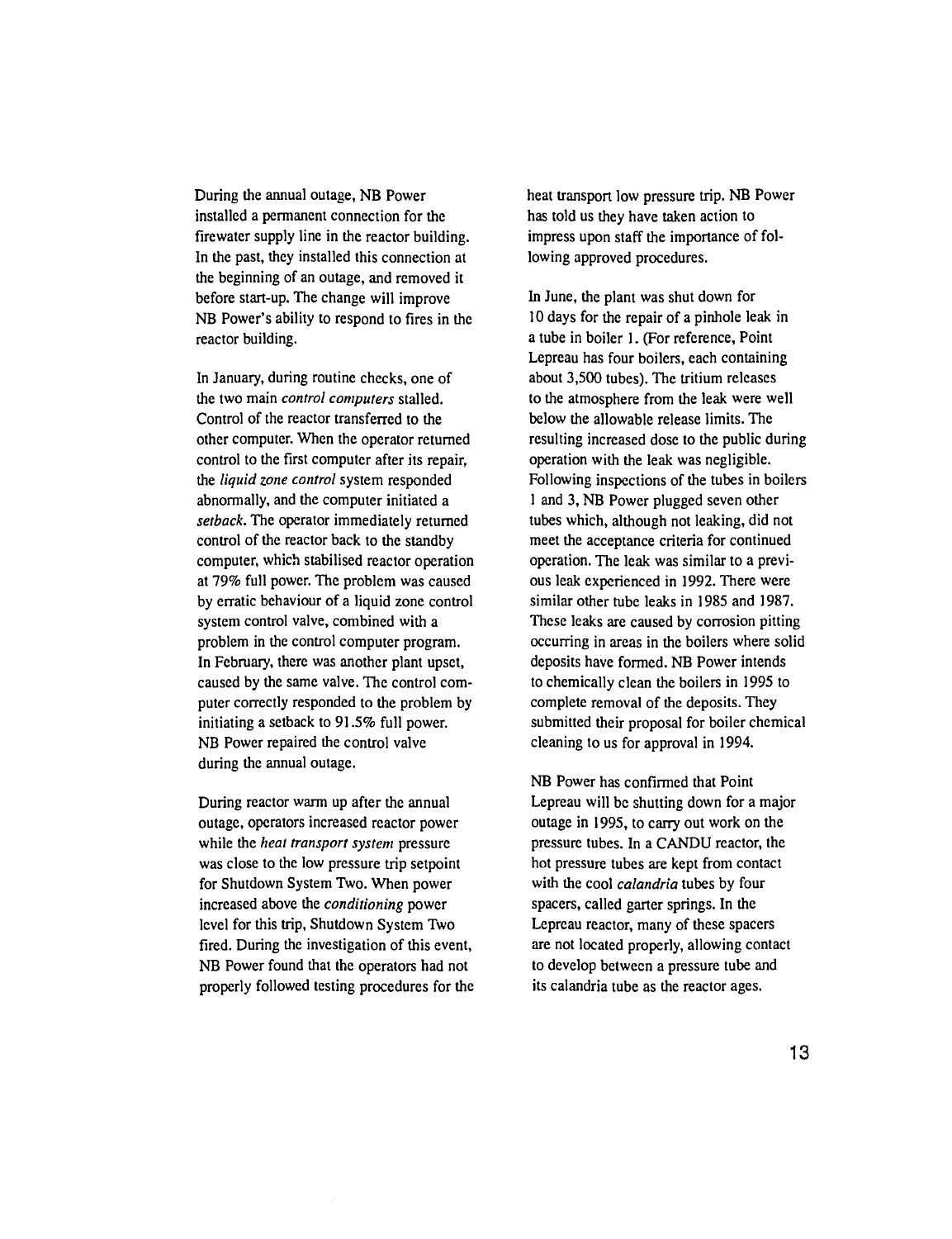| <b>Station Operation</b>                     | 1994  | Assessment                  |
|----------------------------------------------|-------|-----------------------------|
| Plant Capacity Factor                        | 94.0% |                             |
| Number of non-spurious reactor trips         |       | Acceptable                  |
| Number of serious process failures           | 0     | Acceptable                  |
| Total outstanding call ups (year end)        | 870   | See text                    |
| on special safety systems only               | 107   | See text                    |
| on standby safety support systems            | 34    | See text                    |
| Total number of jumpers in effect (year end) | 507   | Acceptable                  |
| on special safety systems only               | 27    | <b>Needs</b><br>Improvement |
| on standby safety support systems            | 19    | Acceptable                  |

During the 1995 outage, NB Power will use the SLAR (Spacer Location And Relocation) tool to move the spacers. This should allow operation to near the 30-year design life of the reactor without concerns about pressure tube contact. In the meantime, we have received information from NB Power which confirms that the condition of the pressure tubes is acceptable for operation until the 1995 outage.

The table shows operating and maintenance statistics for the station in 1994. Our figures appear to show a marked increase in outstanding preventive maintenance work *{call ups)* when compared with last year. However, the apparent increase is mainly due to changes in the way NB Power's call

up system works, and to the scheduling of work on safety systems. We will check this data in 1995 to make sure that no preventive maintenance backlog is developing.

#### **STATION MANAGEMENT**

We believe NB Power is managing the station safely. We were pleased to observe that management at the station were committed to reducing the number of compliance problems and

reportable events. We also welcomed their active involvement in promoting safety culture among station staff.

During the year NB Power requested our approval for the appointment of a new station manager, production manager and station health physicist. We interviewed the production manager and health physicist candidates in Ottawa before issuing formal authorizations. We also authorized two new *shift supervisors.* NB Power now has a full complement of shift supervisors available for shift duty, easing the staffing problems we noted last year.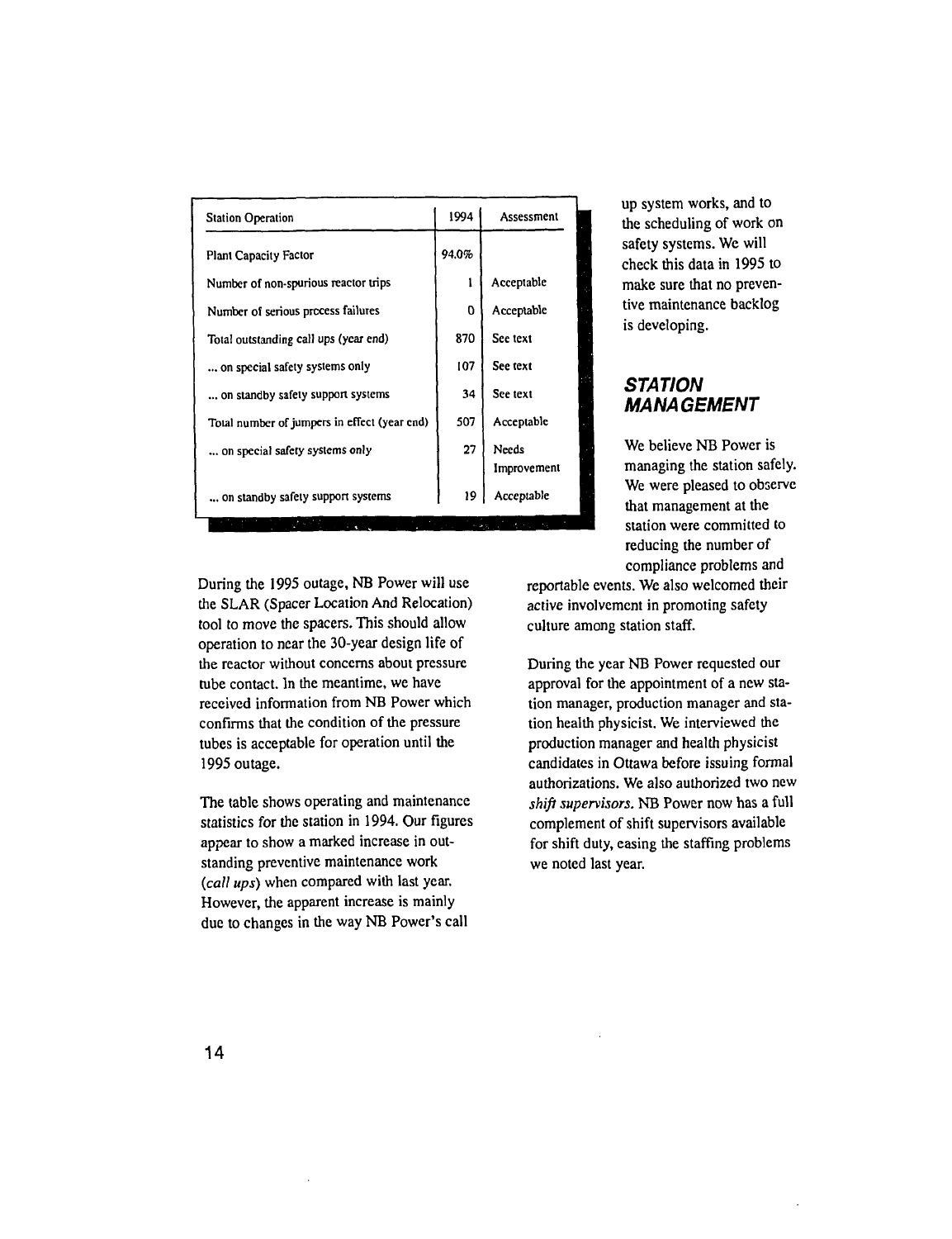

The accompanying figure shows the history of Point Lepreau's Operating and Maintenance budget over the past five years. Budget levels are stable, although they have declined slightly in the past three years. When cost inflation and the increasing demands of an aging reactor are considered, these figures imply a tightened budget in real terms. Nevertheless, we have seen no indication that the tight budget is affecting the safety performance of the station. We will continue to monitor NB Power's resource levels carefully.

In September, NB Power reported to us that information in a section of the current issue of the Operating Policies and Principles was incorrect. Investigation of this event revealed that a recent revision of a section of the document had not received adequate technical review. The information included in this section could have allowed staff to place equipment in a condition where it would not have met

its safety requirements. NB Power detected the error before the information was used. This incident revealed a breakdown of the review and approval process used by management. NB Power will use a more formal process of technical and safety review for any future changes to Operating Policies and Principles.

In November 1994, NB Power started delivering a safety awareness course to plant staff. Senior

management are actively participating in the delivery of this course. The course is designed to overcome any complacency which may have developed in the station as a result of Point Lepreau's excellent operating record. Our initial review of the course material and the response of participants indicates that the course should provide a very welcome boost to safety awareness.

NB Power continued to improve its response to our formal requests for action in 1994, completing a total of twenty of these *Action Items.* However, there are still some Action Items which they were not able to address at all in 1994, due to lack of resources. We have advised them that we cannot accept an open ended schedule, even for low priority items. We have asked them to set firm target dates for outstanding work. Due to the varying complexity of each Action Item, we do not measure station performance by the number of Action Items completed.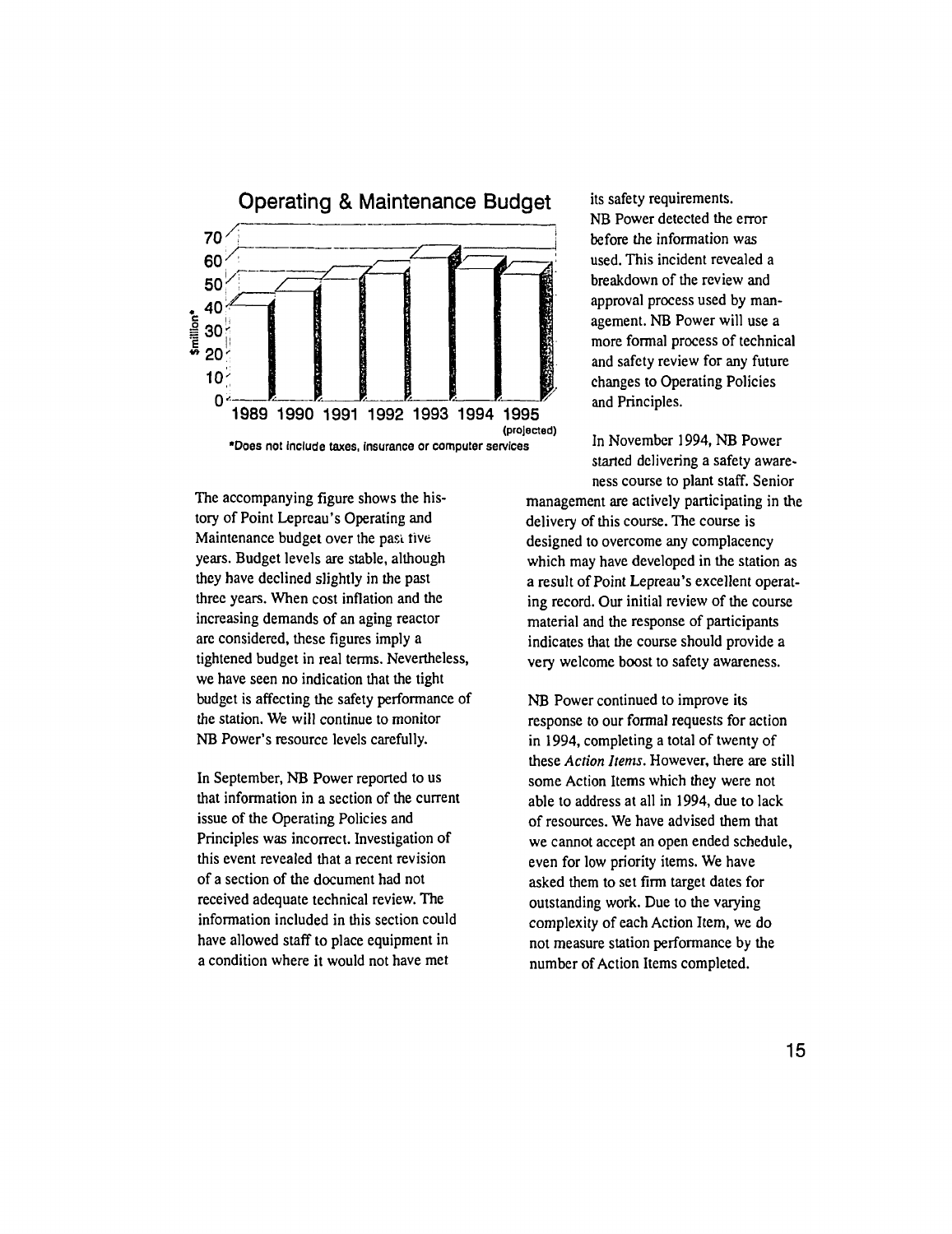However, it is important to keep the number of outstanding Action Items low, to ensure that as few safety issues as possible remain unresolved.



#### **TRAINING**

Training activities continued satisfactorily in 1994. During the year, we conducted an evaluation of the effectiveness of the process by which University of New Brunswick provides training for the staff of the station. We found this to be a well managed and effective process well suited to the needs of the station.

NB Power presented four candidate Shift Supervisors for our new General Examination. The General examination is a combination of the previous Nuclear General and Conventional General examinations. All four candidates passed, and we authorized two new Shift Supervisors in 1994.

#### **EMERGENCY EXERCISES AND DRILLS**

NB Power staff showed adequate capability to respond to emergencies in 1994. The

> shift crews participated in 26 emergency drills that exercised NB Power's ability to handle radiation, fire, chemical, medical and security incidents. NB Power staff also participated in an exercise conducted by the New Brunswick Emergency Measures Organization which activated the Province's off-site emergency plan.

#### **SAFETY ANALYSIS**

NB Power continued to make satisfactory progress with safety analysis topics in 1994. In addition, they submitted an updated version of the station's Safety Report, as required by the Operating Licence.

We require licensees to analyze various hypothetical events to show that the plant meets our safety requirements. The following paragraphs deal with the more important analyses NB Power submitted in 1994.

Our discussions with NB Power concerning the protection of the plant against failures in the steam and feedwater systems pipes outside the reactor building were satisfactorily resolved in 1994. However, we are still reviewing some of the documentation that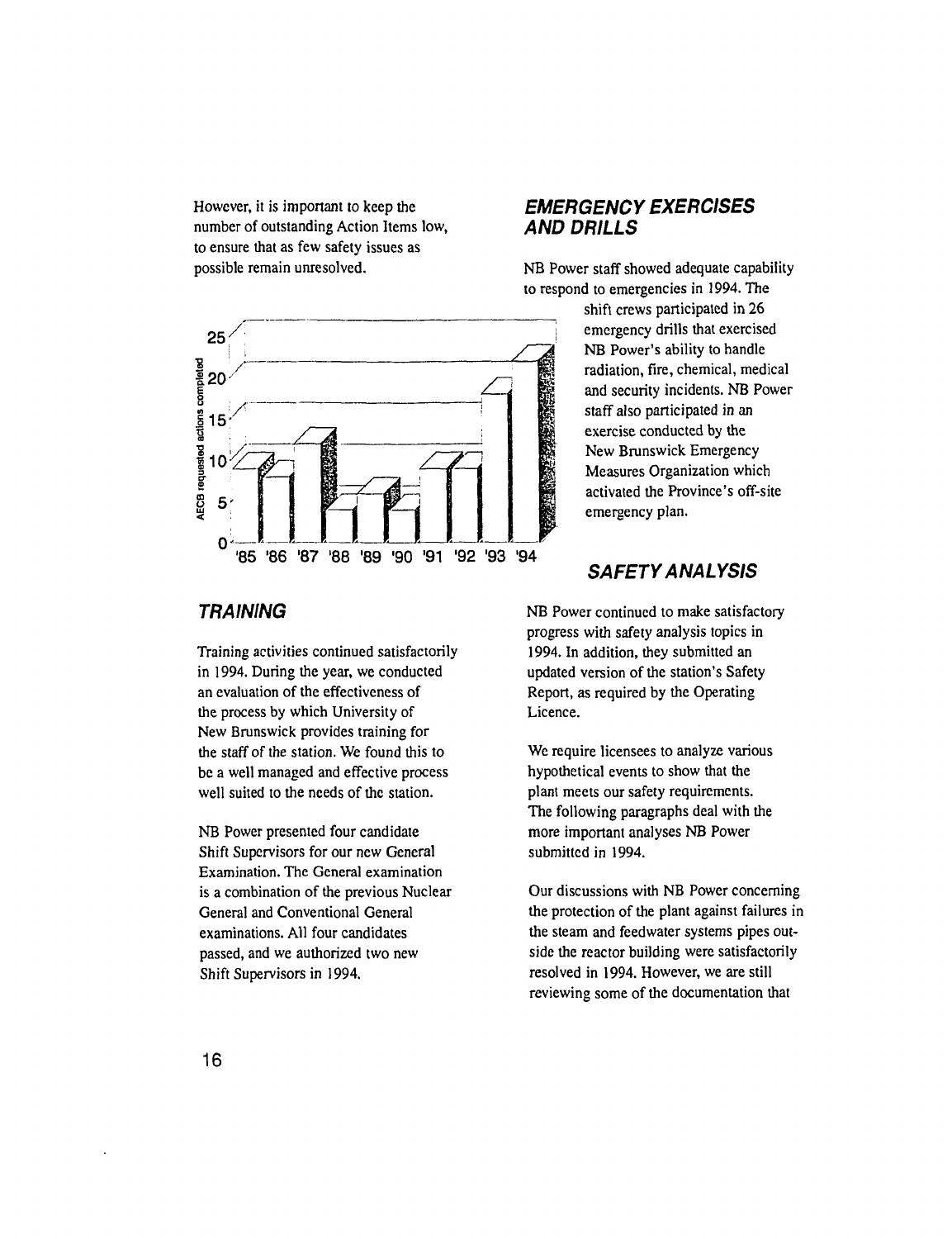NB Power submitted in support of the final agreed changes. NB Power has made the following changes:

- installation of pressure relief panels in the turbine hall.
- improved in-service inspection of piping.
- daily visual leak checks,
- strengthening of some walls and doors.
- training and placement of a special operator in the secondary control room to ensure adequate control and monitoring of the plant following a major steam line failure.

NB Power has also committed to continue to search for an on-line leak detection system. A detection system would give additional warning of a problem in the main steam lines, before it could develop into a major failure.

In the 'Safety System' performance section of this report, we discuss changes to the closing time of the containment isolation valves, to improve their reliability. The fast closing of these valves during testing was causing damage to the valve seats and the valve end stops. During the year, we received analyses from NB Power showing that the safety requirements for containment could still be met with slower valve operation. Following our review of these analyses, we gave approval to increase the closing time. Modifications to the valves started in 1994, and should be complete in early 1995.

In 1994, NB Power responded to our request for assessment of the effects on the fuel of the high flows which may occur during loss of coolant events. For some loss of coolant failure locations, the flow may reverse in affected *fuel channels.* The reversal of the flow may accelerate fuel bundles toward the inlet end of the channel, where they will create an impact load on various channel components. This effect will be particularly important when a fuel channel does not contain the normal number of fuel bundles, for example during fuelling. The analyses submitted by NB Power show that the consequences of this type of accident are within the required limits. We are reviewing these results.

In November, we received notification from NB Power that under large loss of coolant accident conditions the *divider plates* in the boilers may be damaged. This could release loose parts into the heat transport system during the accident. NB Power has not fully completed their review of this possibility, and are pursuing the detailed analysis urgently.

#### **QUALITY ASSURANCE**

During 1994, NB Power reorganised the station *Quality Assurance (QA)* department and made some changes in the Quality Assurance Program. We have not yet been able to assess the effect of these changes in the short time they have been in place. However, we believe that the program is operating satisfactorily.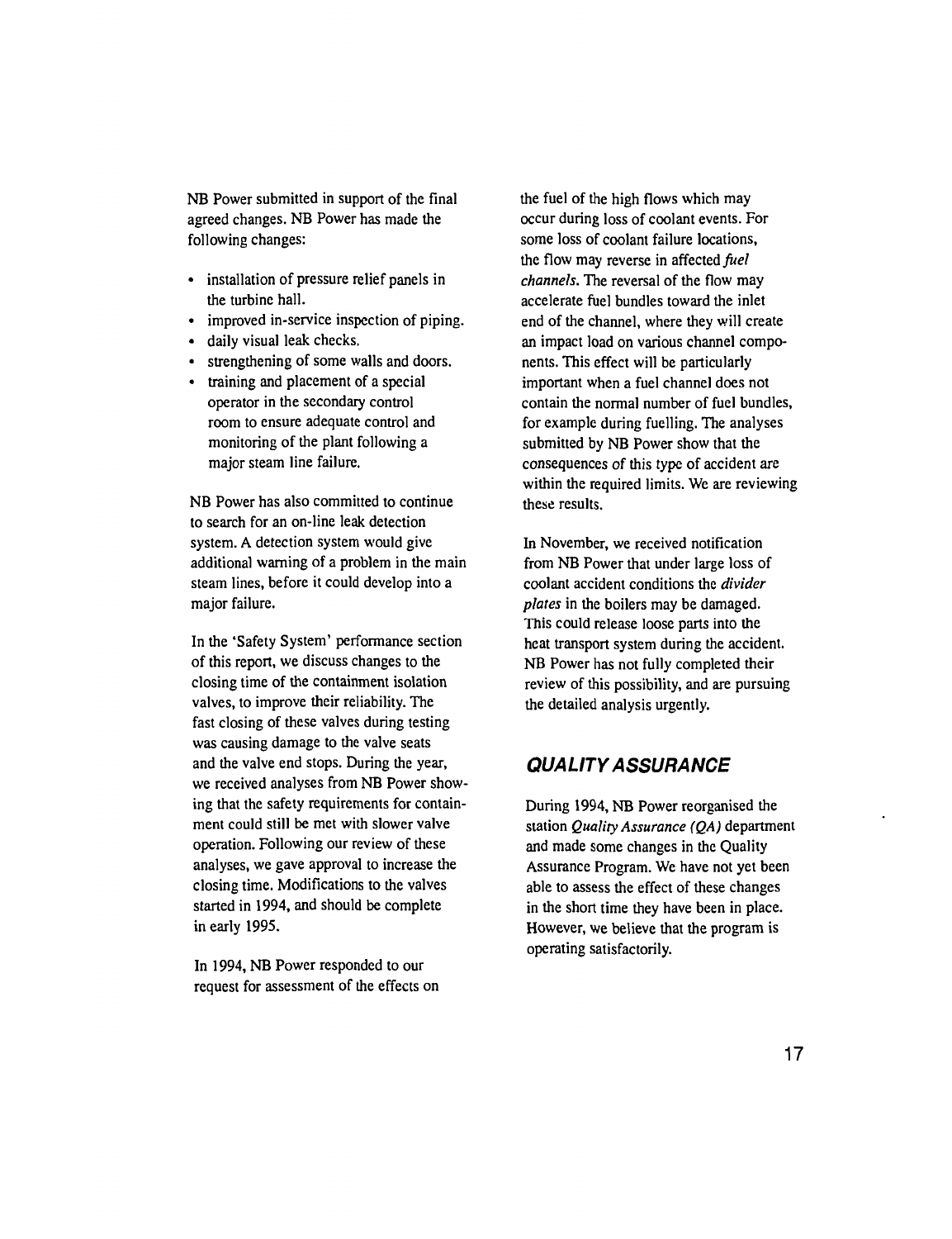The changes made in 1994 included transferring of some nuclear functions, previously carried out by NB Power Corporate QA, to the station QA program. The Quality Assurance department now reports directly to NB Power's General Manager Nuclear, which provides a welcome degree of independence from the station's management. NB Power has included these changes in a new revision of the station Operations Quality Assurance program documents. We are reviewing this revision.

We deferred our normal Quality Assurance audit for the station in 1994 to allow time for these changes to take effect. Our 1995 audits will allow us to assess the effectiveness of the new organisation.

#### **SAFEGUARDS**

During 1994, the station submitted all the required reports and cooperated fully in the planning and timely execution of all *safeguards* related work.

Canada has signed the *Treaty on the Non-Proliferation of Nuclear Weapons.* As required by this treaty, Canada has signed a safeguards agreement with the *international Atomic Energy Agency (IAEA).* This agreement provides the IAEA with the right and the responsibility to verify that Canada is fulfilling its Non-Proliferation Treaty commitment not to use its peaceful nuclear program to make nuclear weapons or nuclear explosive devices.

We include a requirement for the application of IAEA safeguards in the Point Lepreau Operating Licence. To comply with this, the station must provide access and assistance to IAEA inspectors for verification purposes, and for the installation and maintenance of IAEA equipment. The station must also provide timely reports on the movement and location of all nuclear materials within the station.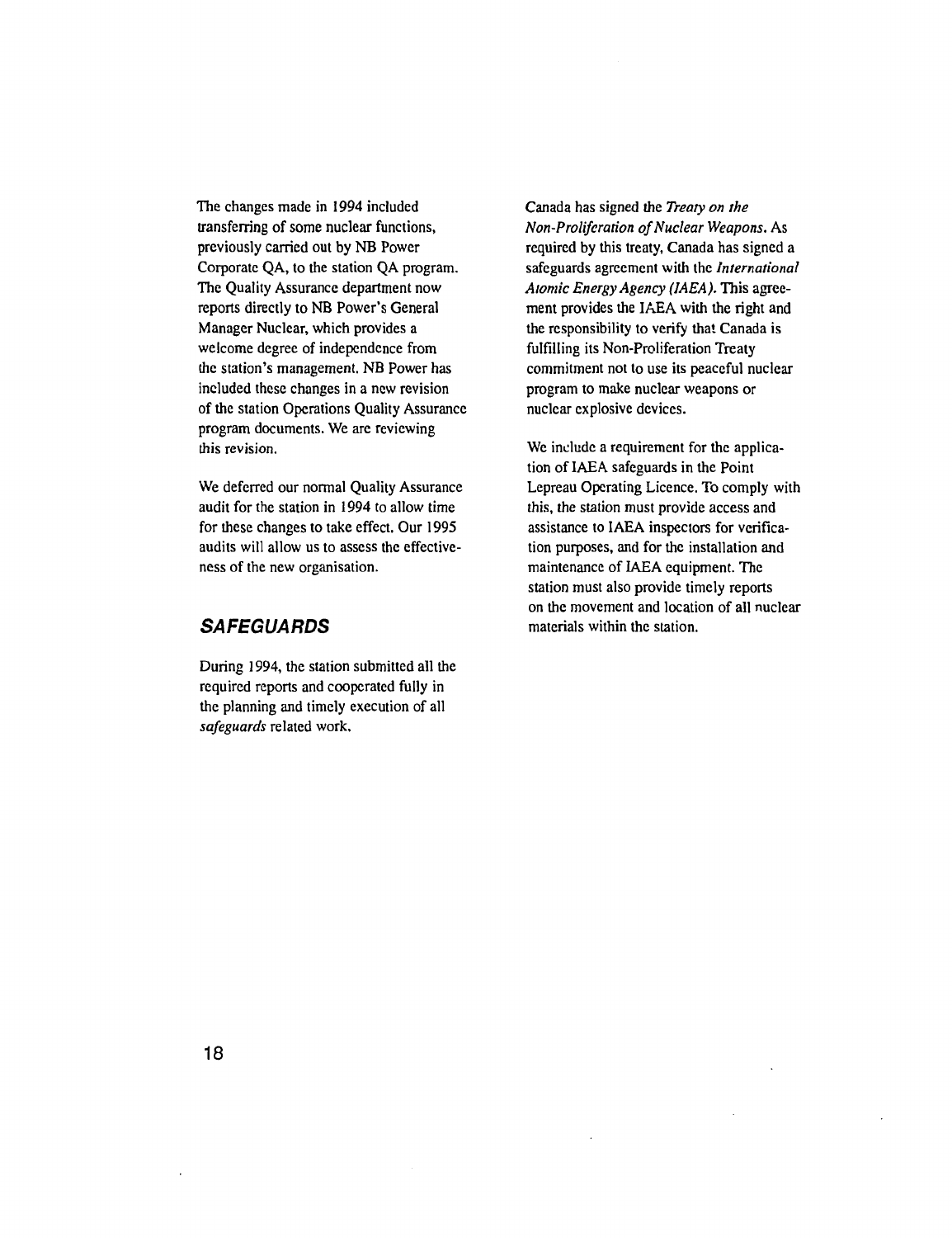### **CONCLUSIONS**

New Brunswick Power operated Point Lepreau safely during 1994. We are encouraged by the effort that NB Power has made to address problem areas we noted in our reports for previous years.

The station fully met our radiation safety requirements during the year. Releases of radioactive material to the environment are well below the limits we set. Radiation exposures to workers are being well controlled, and we believe that NB Power is maintaining these exposures 'As Low As Reasonably Achievable' for this reactor type.

Safety systems performance in 1994 was very good. The work that NB Power has carried out on the containment system, and the on-going review of operating limits for the special safety systems, are very positive moves to enhance future safety performance. NB Power will need to

continue to pay great attention to these very important systems, in particular the emergency coolant injection system and the containment. Predicted future availability figures for these systems are still causing us some concern.

NB Power's compliance with our Regulations and Operating Licence improved last year. However, the number of compliance problems is still too high. We believe that NB Power's emphasis on safety culture will be important in reducing these problems to an acceptable level. We continue to believe that NB Power's evaluation processes for root causes and human performance in events need upgrading. We will be continuing our discussions with NB Power in this topic area.

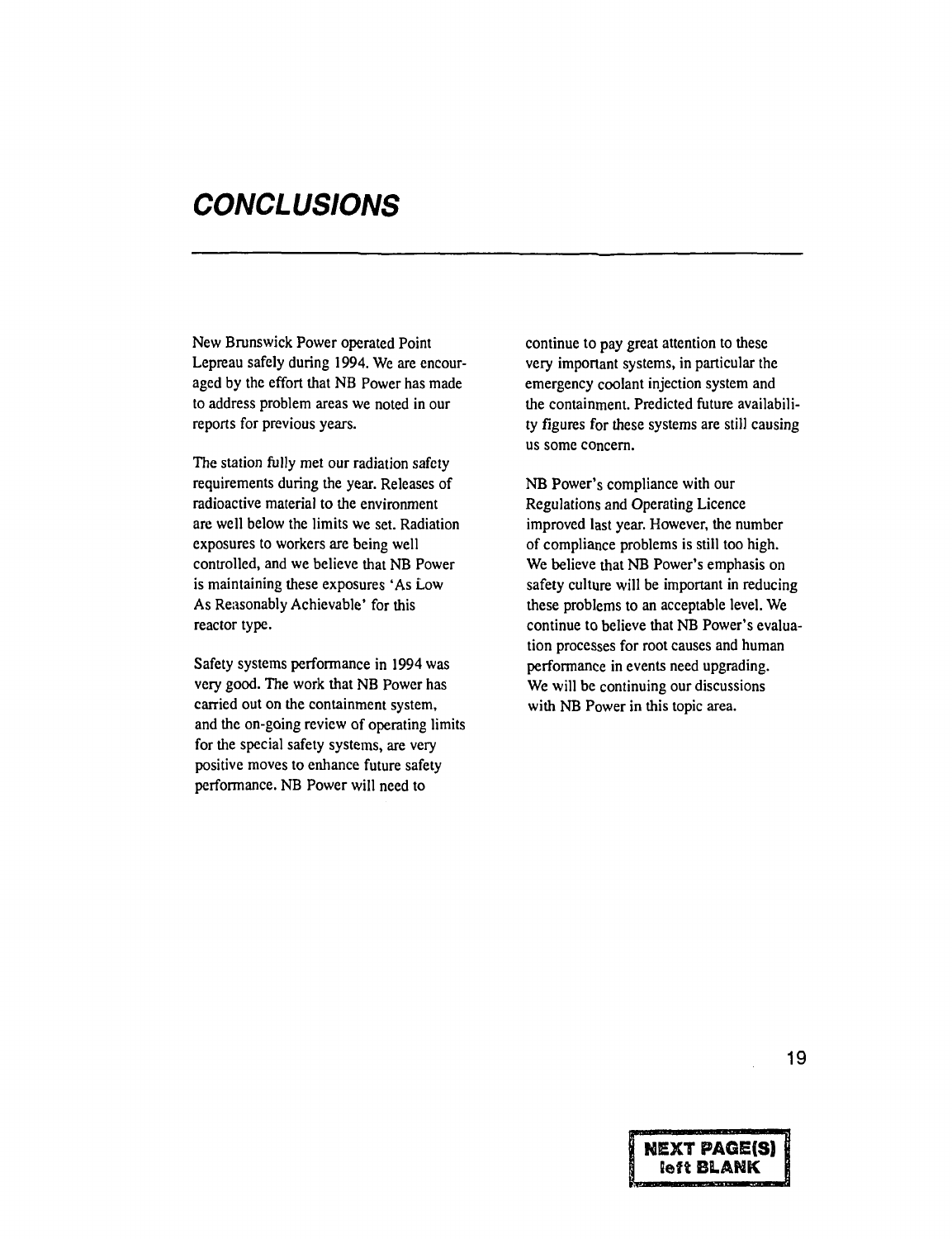# **GLOSSARY**

| <b>Action Item</b>                          | A formal request to a reactor licensee made by the AECB.                                                                                                                                                                                                              |
|---------------------------------------------|-----------------------------------------------------------------------------------------------------------------------------------------------------------------------------------------------------------------------------------------------------------------------|
| Adjuster                                    | Neutron absorbing rod, normally fully in the reactor core,<br>which adjusts the distribution of power in the reactor.                                                                                                                                                 |
| Airlock                                     | The means of access to and from the reactor building. There<br>are two doors on each airlock, an inner door and an outer<br>door. Automatic controls ensure that only one door is open at<br>a time so that containment is always sealed.                             |
| Annunciation                                | An alarm window system in the main control room. The sys-<br>tem alerts operators to unusual conditions in the reactor or its<br>systems. The windows light up when measurements exceed<br>pre-set limits. They will not clear until reset by the operator.           |
| As Low As Reasonably<br>Achievable (ALARA)  | The principle, applied internationally, of keeping radiation<br>doses 'as low as reasonably achievable', social and economic<br>factors taken into account.                                                                                                           |
| Atomic Energy Control<br>Act                | The federal act that established the AECB and allows it to<br>regulate the nuclear industry in Canada.                                                                                                                                                                |
| <b>Atomic Energy Control</b><br>Regulations | Regulations made under the authority of the Atomic Energy<br>Control Act.                                                                                                                                                                                             |
| Boiler                                      | A heat exchanger that transfers heat from the heavy water<br>reactor coolant to ordinary water. The ordinary water<br>boils, producing steam to drive the turbine. The boiler<br>tubes separate the reactor coolant from the rest of the power<br>generating systems. |
| Boiler Make Up Water                        | A system to automatically inject Emergency Service Water to<br>the boilers if the normal feedwater supply fails.                                                                                                                                                      |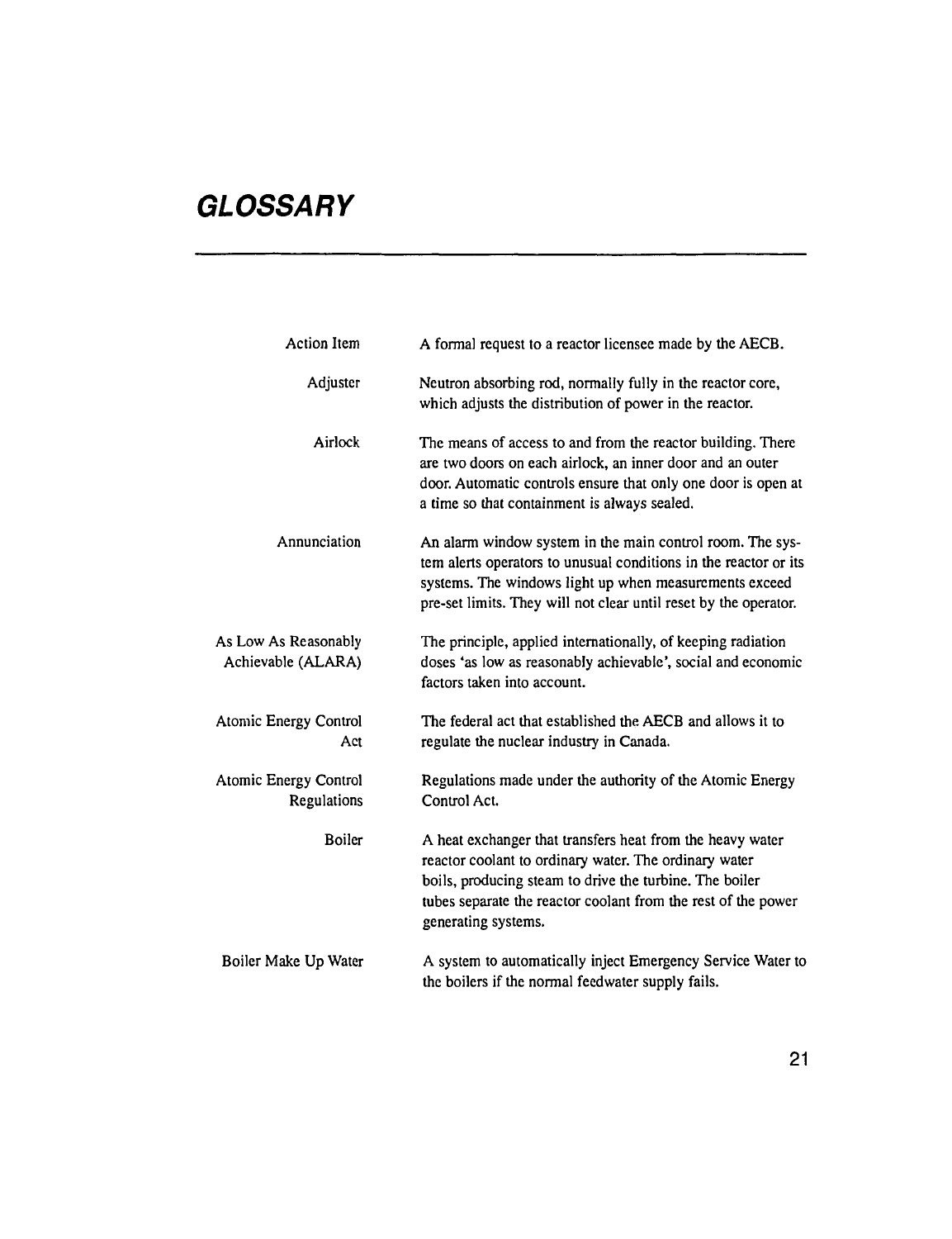| Call Up                           | Also known as scheduled preventive maintenance. A routine<br>maintenance item or performance check completed at regular<br>intervals.                                                                                                                                    |
|-----------------------------------|--------------------------------------------------------------------------------------------------------------------------------------------------------------------------------------------------------------------------------------------------------------------------|
| Calandria                         | Cylindrical stainless steel tank which holds the moderator<br>heavy water. Pressure tubes containing the fuel and the heavy<br>water coolant pass through the calandria.                                                                                                 |
| <b>CANDU</b>                      | A Canadian Designed reactor which is heavy water cooled<br>and moderated. The name comes from Canada, Deuterium,<br>Uranium.                                                                                                                                             |
| Capacity Factor                   | The amount of electrical energy generated by the generating<br>station, as a percentage of the amount of energy which would<br>be generated if the station ran perfectly.                                                                                                |
| Carbon-14 (C-14)                  | A radioactive isotope of carbon produced in some reactor<br>systems.                                                                                                                                                                                                     |
| Collective Population<br>Exposure | The total radiation exposure that the people living around a<br>nuclear facility receive because of its operation. It is an esti-<br>mate of the sum of all the radiation exposures to individual<br>members of the public.                                              |
| Conditioning                      | When the reactor is at low power, some of the measurements<br>that indicate an unsafe condition to the shutdown systems<br>are not needed. Trip conditioning prevents these measure-<br>ments from tripping the reactor when it is below a specified<br>power level.     |
| Containment                       | The building surrounding the reactor. It is designed to<br>contain the effects of any accident involving the reactor,<br>isolating any hazard from the public. The containment<br>has fast acting valves to automatically close ventilation<br>openings in an emergency. |
| Contamination                     | The presence of radioactive material anywhere it is not want-<br>ed, particularly in places where its presence may be harmful.                                                                                                                                           |

 $\sim 400$ 

 $\mathcal{L}^{\text{max}}_{\text{max}}$  ,  $\mathcal{L}^{\text{max}}_{\text{max}}$ 

**22**

 $\hat{\mathcal{A}}$ 

 $\mathcal{L}^{\text{max}}_{\text{max}}$  ,  $\mathcal{L}^{\text{max}}_{\text{max}}$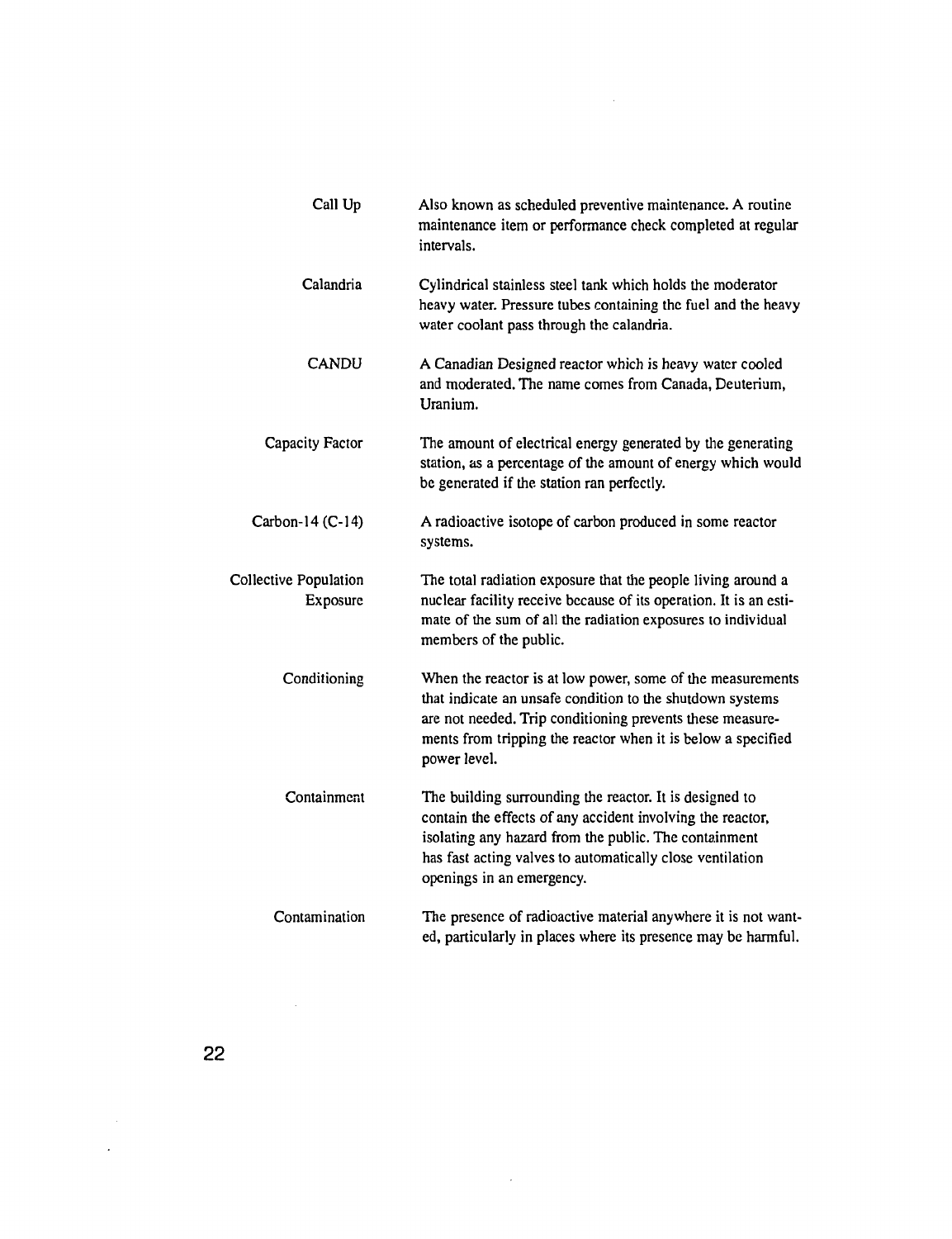| Control Computer                | One of two digital computers that control the reactor. The<br>computer also provides annunciation and data display for<br>the operators. A fault in the computer that is in control<br>causes an automatic transfer to the second computer. If both<br>computers fail, the controls rapidly reduce reactor power<br>until it is shut down.                                                                                                                                                                                                                                                                                                                         |
|---------------------------------|--------------------------------------------------------------------------------------------------------------------------------------------------------------------------------------------------------------------------------------------------------------------------------------------------------------------------------------------------------------------------------------------------------------------------------------------------------------------------------------------------------------------------------------------------------------------------------------------------------------------------------------------------------------------|
| Control Room Operator           | A Control Room Operator is responsible for operating the<br>reactor controls. A control room operator needs authorization<br>from the AECB before acting in this position.                                                                                                                                                                                                                                                                                                                                                                                                                                                                                         |
| Core                            | The heart of a reactor containing the fuel, the heavy water<br>coolant and the heavy water moderator. It also includes<br>various sensing and control devices.                                                                                                                                                                                                                                                                                                                                                                                                                                                                                                     |
| Defence in Depth                | An important and fundamental principle in the design and<br>operation of a nuclear facility. Multiple barriers prevent<br>unsafe conditions from developing, and separate people<br>from hazards.                                                                                                                                                                                                                                                                                                                                                                                                                                                                  |
| Derived Emission Limit<br>(DEL) | A calculated amount of radioactive material that, if released<br>from the station, would result in a radiation exposure of five<br>millisievert to a member of the public in the worst possible<br>case. Five millisievert is the maximum annual radiation<br>exposure for members of the public allowed in the Atomic<br>Energy Control Regulations. The calculation is done by<br>examining the effect of the radioactivity on a theoretical<br>person who lives full time at the station boundary, eats<br>only locally harvested food, and drinks only water from<br>the station discharges. This theoretical person is known as<br>the 'critical individual'. |
| Divider Plate                   | Divider plates are situated in the bottom portion of the boilers<br>to keep the heat transport system heavy water inlet and outlet<br>areas separate                                                                                                                                                                                                                                                                                                                                                                                                                                                                                                               |
| Dose                            | Generally, the quantity of radiation energy absorbed by<br>the body.                                                                                                                                                                                                                                                                                                                                                                                                                                                                                                                                                                                               |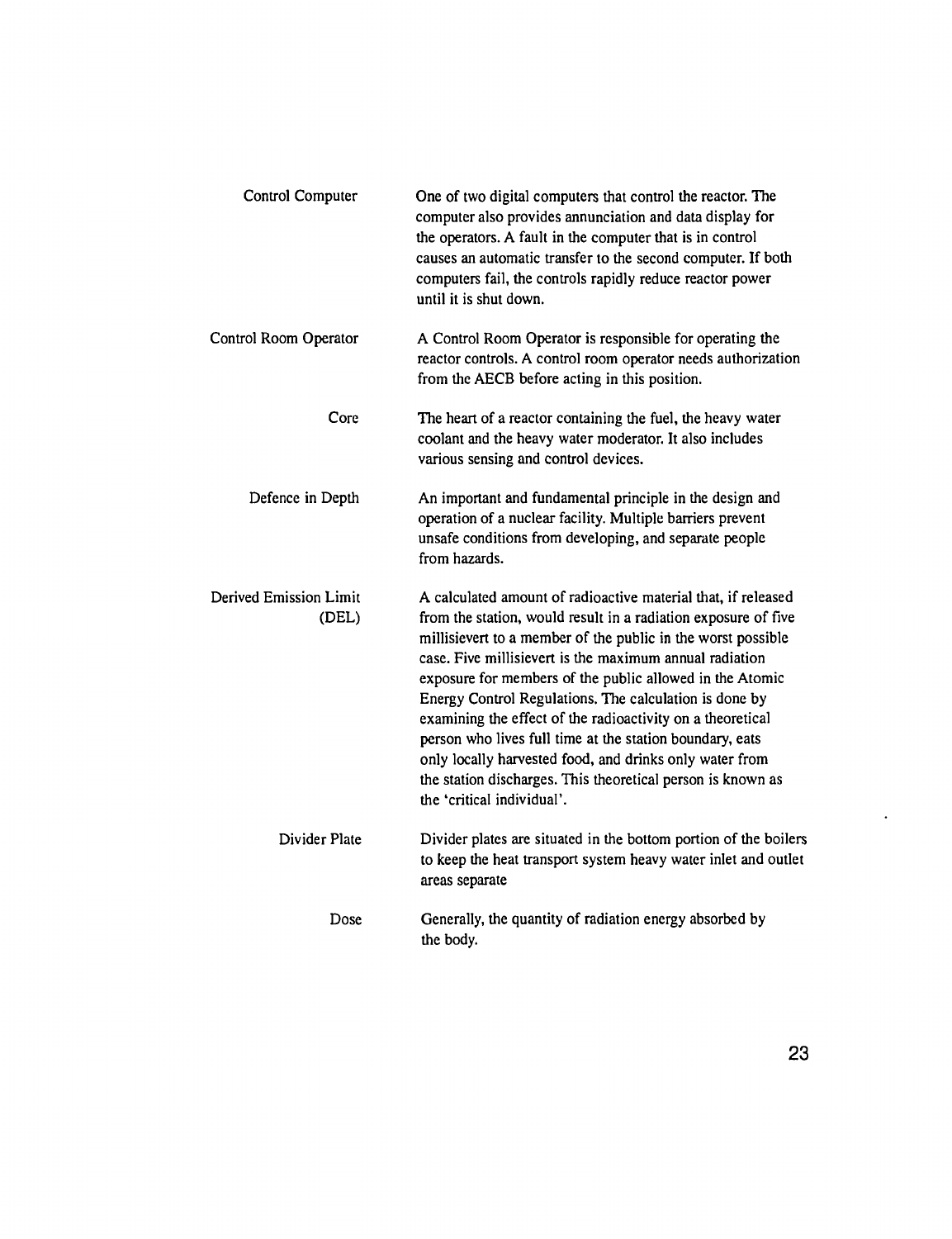| <b>Emergency Coolant</b><br>Injection | An automatic system that rapidly injects cold water into<br>the reactor's fuel channels if there is a problem with the<br>normal heavy water coolant system. It also provides long<br>term cooling for the fuel by recovering water from the<br>reactor building floor.                                                                                                                                                                                                           |
|---------------------------------------|-----------------------------------------------------------------------------------------------------------------------------------------------------------------------------------------------------------------------------------------------------------------------------------------------------------------------------------------------------------------------------------------------------------------------------------------------------------------------------------|
| <b>Emergency Water System</b>         | A system that supplies cooling water to important reactor<br>systems if normal service water supplies fail.                                                                                                                                                                                                                                                                                                                                                                       |
| Feeder                                | There are 380 fuel channels in the reactor. The feeders are<br>pipes that supply heavy water coolant to each channel, and<br>return the hot coolant to the boilers.                                                                                                                                                                                                                                                                                                               |
| Feedwater System                      | The system that returns and processes the condensed steam<br>from the turbine as water to the boilers.                                                                                                                                                                                                                                                                                                                                                                            |
| Flux Detector                         | A measuring device that, in the presence of neutron radiation,<br>provides a signal indicating neutron flux.                                                                                                                                                                                                                                                                                                                                                                      |
| <b>Fuel Channel</b>                   | A fuel channel consists of a pressure tube, which contains<br>fuel, end fittings connecting it to the feeders supplying heavy<br>water coolant, and closure plugs that can be removed by the<br>fuelling machines for refuelling. Each pressure tube is located<br>inside a calandria tube, which separates it from the cold mod-<br>erator heavy water. Carbon dioxide gas between the pressure<br>tube and the calandria tube provides insulation for the hot<br>pressure tube. |
| Governor                              | The turbine governor valves control the flow of steam into<br>the turbine. This controls the power that the turbine produces.                                                                                                                                                                                                                                                                                                                                                     |
| Gross Beta Gamma                      | A measurement of the total beta and gamma radioactivity in<br>a sample.                                                                                                                                                                                                                                                                                                                                                                                                           |
| Group 1 and Group 2                   | Safety equipment at a reactor is divided into two groups.<br>Each group generally carries out the same functions. For<br>example, shutdown system one is in Group 1. All of its<br>equipment is completely separate and independent from<br>shutdown system two, which is in Group 2. Group 1 and<br>Group 2 systems occupy widely separated areas in the sta-<br>tion, so that a single action cannot disable both groups of<br>safety equipment at the same time.               |

 $\overline{\phantom{a}}$ 

 $\bar{\beta}$ 

 $\ddot{\phantom{a}}$ 

 $\ddot{\phantom{a}}$ 

**24**

 $\ddot{\phantom{a}}$ 

 $\bar{z}$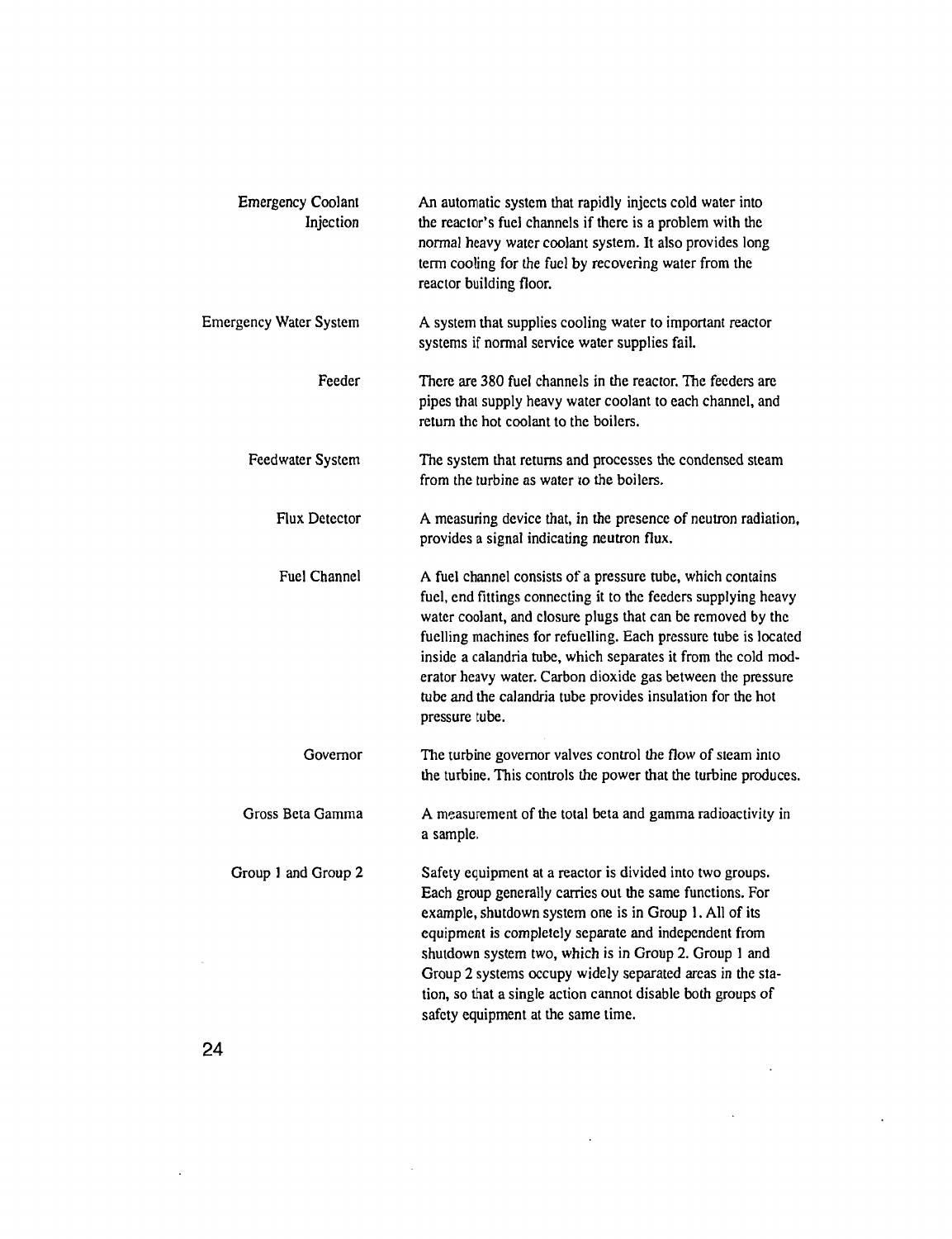| Guaranteed Shutdown<br><b>State</b>          | A method for ensuring that the reactor is shutdown. It<br>includes adding poison to the moderator, or draining the<br>moderator from the reactor.                                                                                                                                                                                                                                                                                                                   |
|----------------------------------------------|---------------------------------------------------------------------------------------------------------------------------------------------------------------------------------------------------------------------------------------------------------------------------------------------------------------------------------------------------------------------------------------------------------------------------------------------------------------------|
| Heat Transport System                        | The closed cooling circuit that cools the reactor by carrying<br>heat from the fuel bundles to the boilers. It does this by circu-<br>lating heavy water at high pressure through the fuel channels<br>and the boilers.                                                                                                                                                                                                                                             |
| Heavy Water                                  | Heavy water is a clear colourless liquid that looks and<br>tastes just like ordinary water. It is about 10% heavier than<br>ordinary - or 'light' - water. It occurs naturally in the<br>environment. It consists of deuterium and oxygen (D2O),<br>rather than the hydrogen and oxygen of ordinary water<br>(H2O). A deuterium atom is a hydrogen atom with an extra<br>neutron in its nucleus. CANDU reactors use heavy water<br>as a moderator and as a coolant. |
| International Atomic<br>Energy Agency (IAEA) | The International Atomic Energy Agency is a United Nations<br>Agency. It provides a system of safeguards to make sure that<br>states do not divert nuclear materials to non-peaceful activi-<br>ties. It also provides an international forum for nuclear safety.                                                                                                                                                                                                   |
| Iodine 131 (I-131)                           | A radioactive isotope of iodine, produced in the fuel when<br>the reactor is operating.                                                                                                                                                                                                                                                                                                                                                                             |
| Jumper                                       | A means of documenting and authorising temporary changes<br>to equipment.                                                                                                                                                                                                                                                                                                                                                                                           |
| Liquid Zone Control<br>System                | The primary means for regulating reactor power level, and<br>the spatial distribution of power in the core. Natural water<br>is introduced in varying amounts into each of fourteen zone<br>control units. The variation of neutron absorption by this<br>natural water provides local control.                                                                                                                                                                     |
| Loss of Coolant Accident<br>(LOCA)           | A failure in the reactor's heavy water coolant system that<br>causes water to be lost faster than the normal heavy water<br>supply can replace it. The emergency coolant injection<br>system provides fuel cooling if this happens.                                                                                                                                                                                                                                 |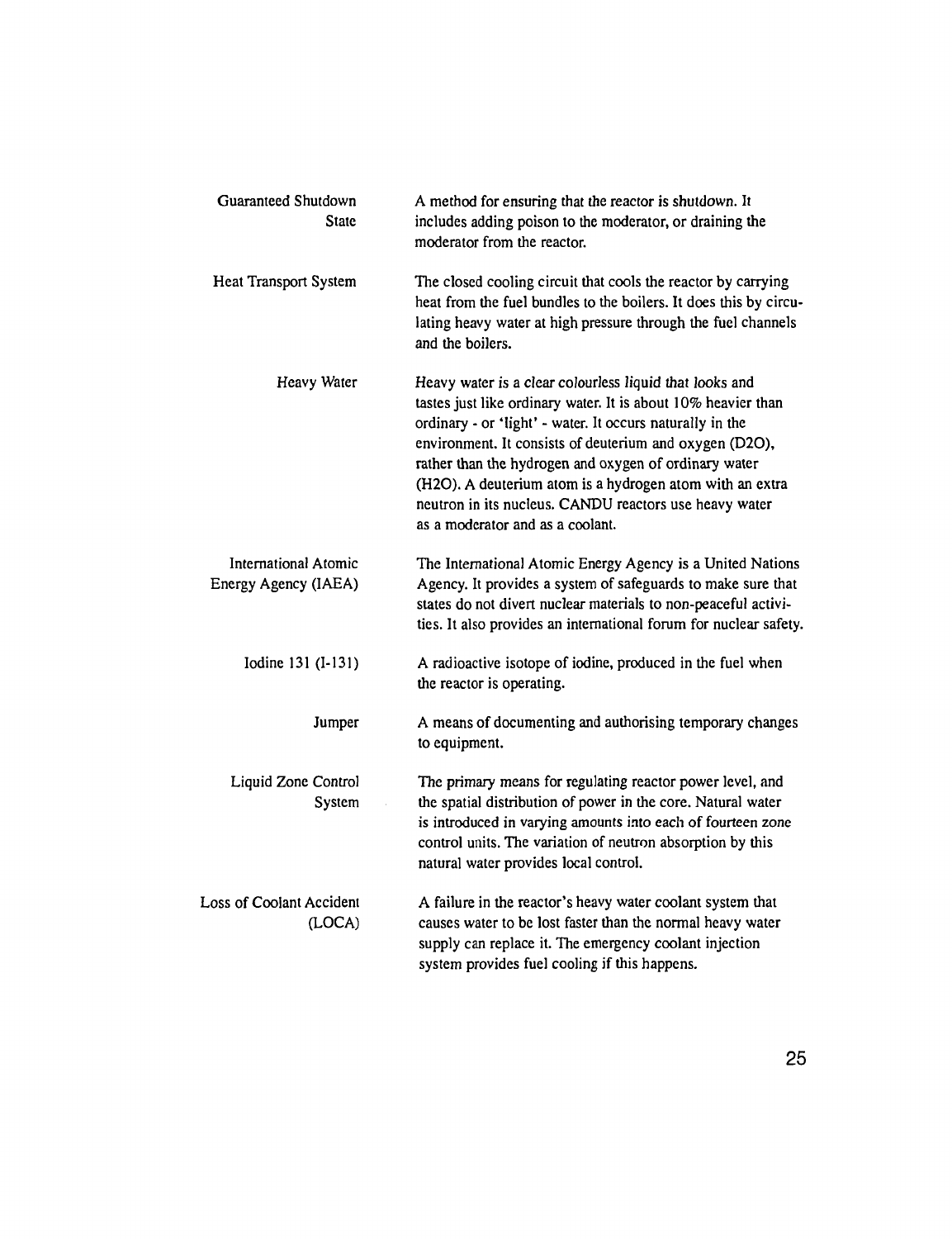| millisievert (mSv)                          | A measurement of radiation exposure. One Sievert is the<br>same as 100 rem. One millisievert is one thousandth of a<br>Sievert (0.001 Sv).                                                                                                                                                                                                                   |
|---------------------------------------------|--------------------------------------------------------------------------------------------------------------------------------------------------------------------------------------------------------------------------------------------------------------------------------------------------------------------------------------------------------------|
| Moderator                                   | The heavy water in the calandria that slows neutrons released<br>by fission to energies at which they can produce additional<br>fissions. Because the moderator surrounds the fuel channels,<br>it also provides cooling and protection if a major accident<br>were to cause a complete loss of cooling in the channels.                                     |
| Neutron Flux                                | A measure of the fission power in the reactor.                                                                                                                                                                                                                                                                                                               |
| Noble Gas                                   | Noble gases are produced in the reactor fuel when the reactor<br>is operating. They are radioactive, and decay to produce par-<br>ticulates, some of which are also radioactive.                                                                                                                                                                             |
| <b>Operating Policies</b><br>and Principles | A licensee document, which we approve, that outlines the<br>safe operating limits for the station. It also defines which<br>staff have the authority to make decisions on safety matters.                                                                                                                                                                    |
| Particulate                                 | Any radioactive material that is in solid particle<br>(e.g. like dust) form.                                                                                                                                                                                                                                                                                 |
| Personal Alarming<br>Dosimeter<br>(PAD)     | An electronic dosimeter, which provides direct read outs of<br>a wearer's exposure. It can interface directly with a dose<br>records computer to allow automatic updating and control of<br>the user's dose status. It can also be set to give an alarm if the<br>wearer exceeds a specified exposure limit, or encounters an<br>unexpected radiation field. |
| <b>Physical Security</b><br>Regulations     | Regulations we issue stating the required security standards<br>at nuclear facilities.                                                                                                                                                                                                                                                                       |
| Pressure transmitter                        | An electronic device which measures fluid pressure in<br>a system, and sends the measurement to an indicator,<br>to a computer, or to a device which will trip the reactor.                                                                                                                                                                                  |
| Poison                                      | A substance which absorbs neutrons, and hence removes<br>them from the fission chain reaction.                                                                                                                                                                                                                                                               |

 $\mathcal{L}^{\text{max}}_{\text{max}}$ 

 $\mathcal{L}_{\mathcal{A}}$ 

 $\mathcal{L}(\mathcal{A})$  and  $\mathcal{L}(\mathcal{A})$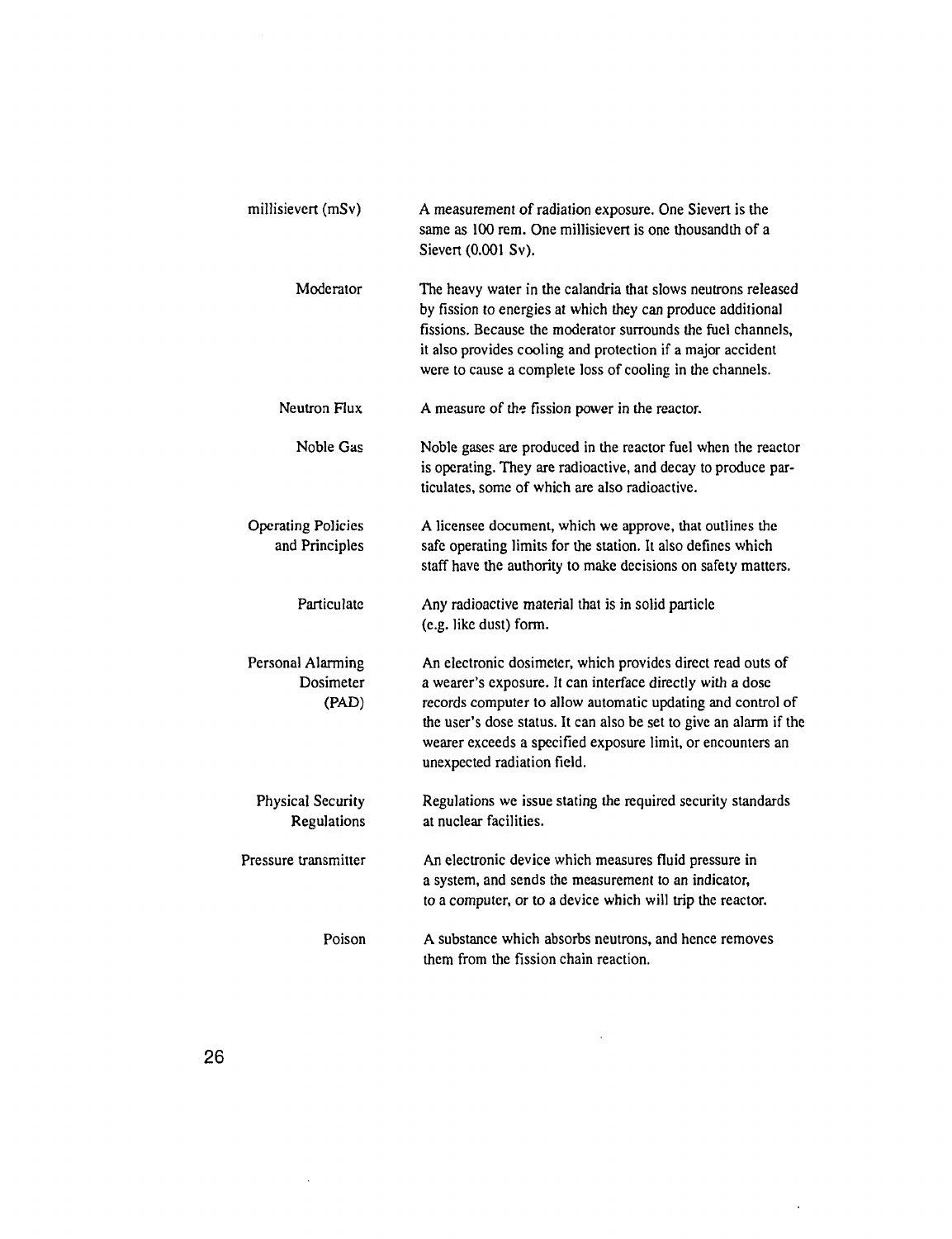| <b>Predicted Future</b><br>Unavailability | A measure of how well a special safety system can be<br>expected to perform in the future. A mathematical model<br>of the system, and statistics of faults affecting the system<br>are used to derive a theoretical prediction of the expected<br>frequency of system failure.                                                                                                                                                        |
|-------------------------------------------|---------------------------------------------------------------------------------------------------------------------------------------------------------------------------------------------------------------------------------------------------------------------------------------------------------------------------------------------------------------------------------------------------------------------------------------|
| Quality Assurance (QA)                    | A formal program of standards, procedures and checks<br>controlling the quality of work on the station.                                                                                                                                                                                                                                                                                                                               |
| <b>Reactor Building</b>                   | A reinforced concrete building which serves as a support<br>and an enclosure for the reactor and some of its associated<br>equipment.                                                                                                                                                                                                                                                                                                 |
| Safeguards                                | An international program of monitoring and inspection<br>carried out by the staff of the International Atomic Energy<br>Agency. Safeguards ensure that nuclear materials in the<br>station are not diverted for non-peaceful uses.                                                                                                                                                                                                    |
| Safety Culture                            | The safety culture of an organisation describes the values,<br>attitudes, perceptions, competence, and behaviour of<br>individuals, groups, and the organisation as a whole, which<br>determine the style and effectiveness of health and safety<br>management. Organisations with a positive safety culture<br>are characterised by communications based on mutual trust,<br>and by a shared perception of the importance of safety. |
| <b>Safety Support Systems</b>             | Systems and features of a station used only to perform safety<br>functions. Examples include the emergency water system and<br>the standby generators.                                                                                                                                                                                                                                                                                |
| Secondary Control Area                    | A second control room, separate from the main control room.<br>Designed to withstand an earthquake, it contains controls for<br>the Group 2 safety systems. Operators can safely shut down<br>and cool the reactor from this area.                                                                                                                                                                                                    |
| Secondary Systems                         | The collection of non-nuclear systems which pipe steam<br>from the boilers to the turbine and return condensed water<br>to the boilers.                                                                                                                                                                                                                                                                                               |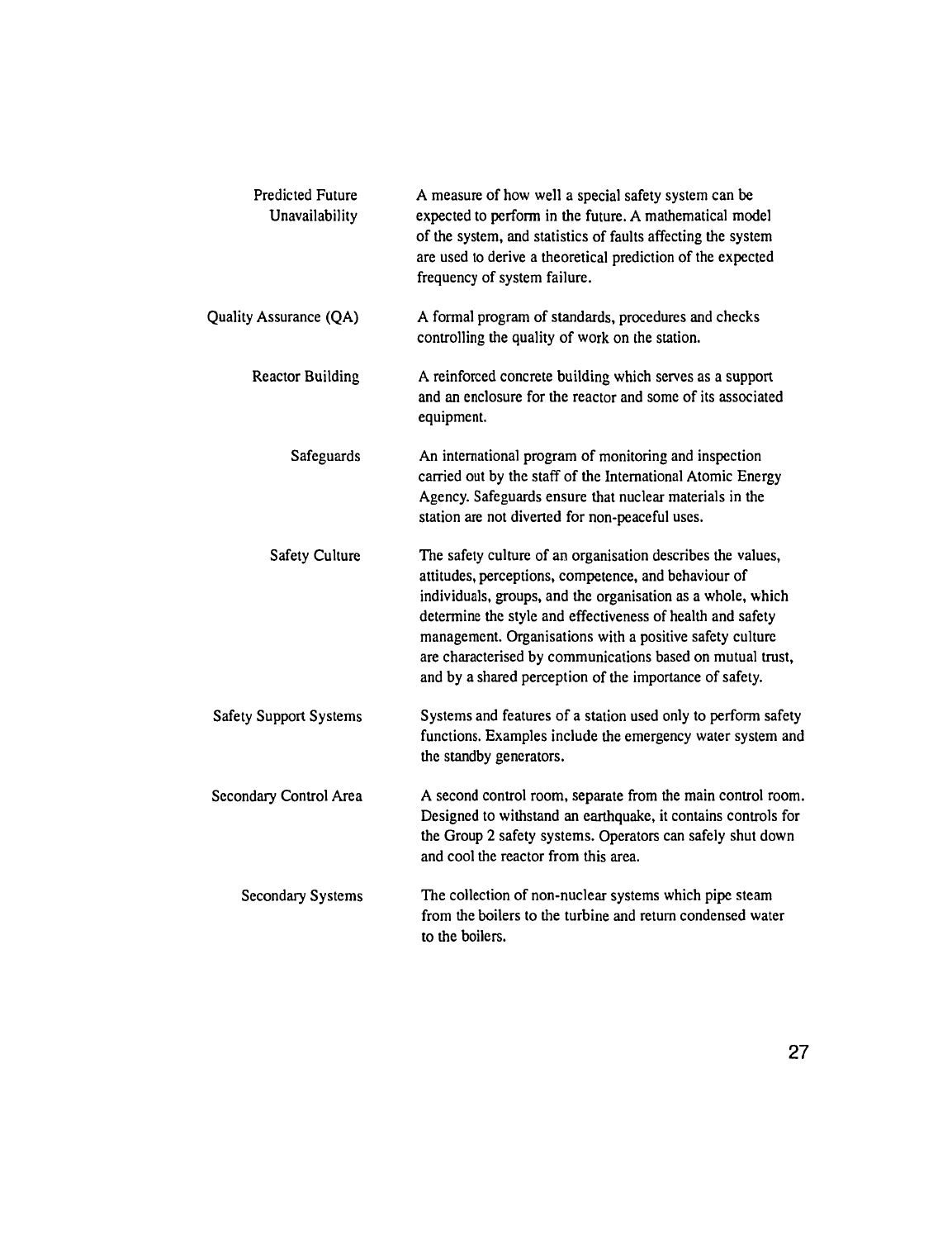| Serious Process Failure       | A serious process failure is defined as a failure in the plant's<br>components or systems, which is sufficiently serious that one<br>or more of the special safety systems must operate to prevent<br>reactor damage.                                                            |
|-------------------------------|----------------------------------------------------------------------------------------------------------------------------------------------------------------------------------------------------------------------------------------------------------------------------------|
| Service Building              | The building next to the reactor building. It contains auxiliary<br>systems - for example heavy water management, maintenance<br>facilities, and the main control room.                                                                                                          |
| Setback                       | A controlled power reduction by the control computer in<br>response to an abnormal plant condition. This power<br>reduction function is in addition to, and quite separate from,<br>the shutdown systems.                                                                        |
| Shallow Dose                  | Radiation exposure that affects only the outer layers of<br>body tissue.                                                                                                                                                                                                         |
| Shift Supervisor              | The technical expert who manages a shift, ensuring that<br>the station meets all safety requirements. A shift supervisor<br>requires AECB approval before acting in the position.                                                                                                |
| Shutdown System One           | Shutdown system one works by dropping neutron absorbing<br>rods into the reactor core if its instruments detect a potential-<br>ly unsafe condition. It is completely separate and independent<br>from shutdown system two.                                                      |
| Shutdown System Two           | Shutdown system two automatically shuts down the reactor<br>by injecting neutron absorbing chemical into the moderator if<br>its sensors detect a potentially unsafe condition. It is com-<br>pletely separate and independent from shutdown system one.                         |
| Simulator                     | The simulator represents the plant's control room in the same<br>way that a flight simulator represents the cockpit of an air-<br>craft. It is used for training and testing staff.                                                                                              |
| <b>Special Safety Systems</b> | There are four special safety systems: Shutdown system one,<br>shutdown system two, emergency coolant injection and con-<br>tainment. They are each independent systems that can shut-<br>down the reactor, provide cooling, and contain any reactivity,<br>if a problem occurs. |

 $\mathcal{L}(\mathcal{L})$  . The  $\mathcal{L}(\mathcal{L})$